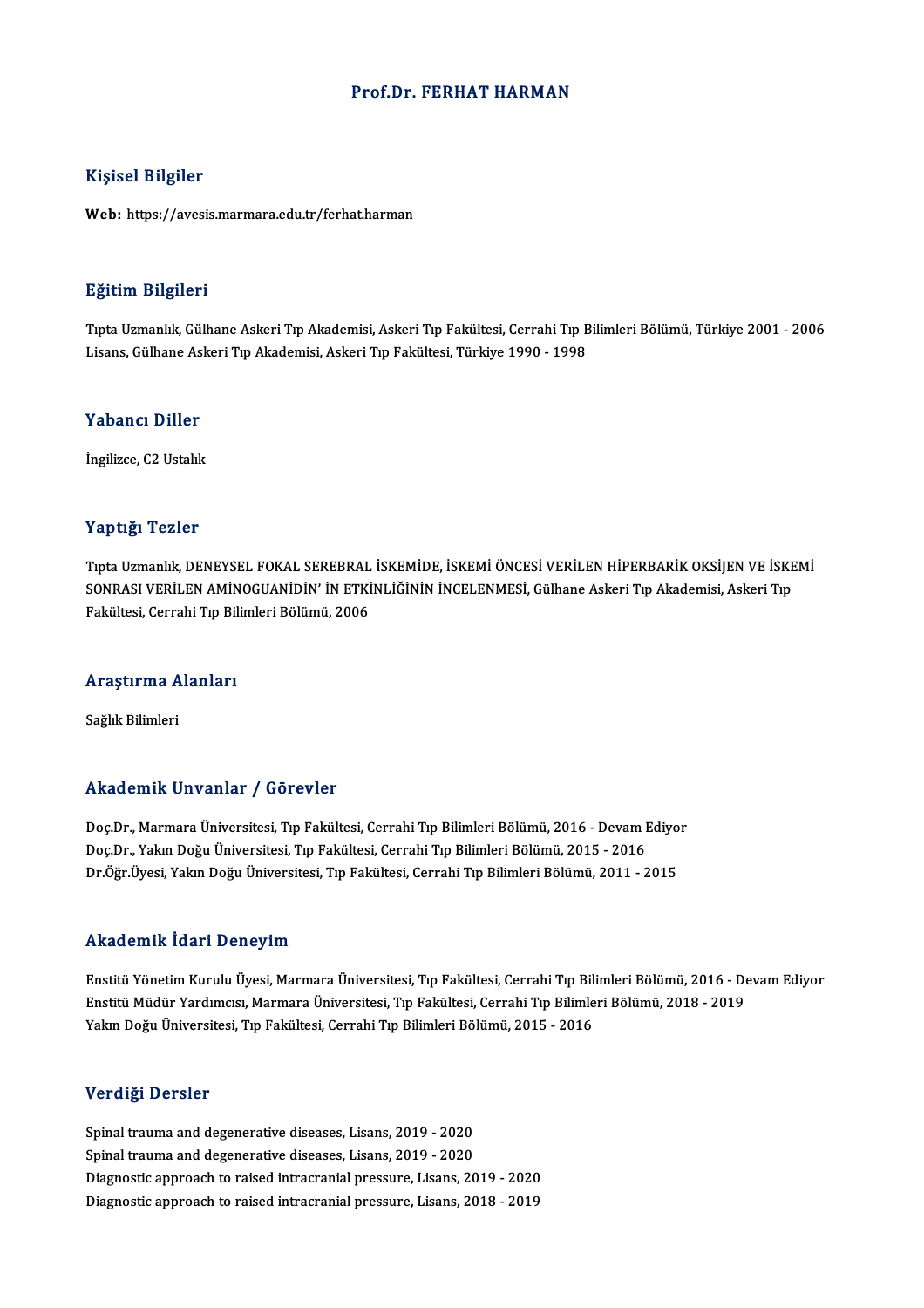Diagnostic approach to raised intracranial pressure, Lisans, 2018 - 2019<br>Diagnostic approach to raised intracranial pressure, Lisans, 2018 - 2019 Diagnostic approach to raised intracranial pressure, Lisans, 2018 - 2019<br>Diagnostic approach to raised intracranial pressure, Lisans, 2017 - 2018<br>Head traumas, Lisans, 2016, 2017 Diagnostic approach to raised intrac<br>Diagnostic approach to raised intrac<br>Head traumas , Lisans, 2016 - 2017<br>Diagnostic approach to raised intrac Diagnostic approach to raised intracranial pressure, Lisans, 2017 - 2018<br>Head traumas , Lisans, 2016 - 2017<br>Diagnostic approach to raised intracranial pressure, Lisans, 2016 - 2017

### JüriÜyelikleri

J<mark>üri Üyelikleri</mark><br>Doktora Tez İzleme Komitesi (TİK) Üyeliği, Doktora Tez İzleme Komitesi (TİK) Üyeliği, Marmara Üniversitesi, Şubat, 2021<br>Tez Sayunma (Tınta Uzmanlık), Tez Sayunma (Tınta Uzmanlık), Marmara Üniversitesi, Su Jarr Oyommorr<br>Doktora Tez İzleme Komitesi (TİK) Üyeliği, Doktora Tez İzleme Komitesi (TİK) Üyeliği, Marmara Ün<br>Tez Savunma (Tıpta Uzmanlık), Tez Savunma (Tıpta Uzmanlık), Marmara Üniversitesi, Şubat, 2021<br>Tez Savunma (Tıpt Doktora Tez İzleme Komitesi (TİK) Üyeliği, Doktora Tez İzleme Komitesi (TİK) Üyeliği, Marmara Ün<br>Tez Savunma (Tıpta Uzmanlık), Tez Savunma (Tıpta Uzmanlık), Marmara Üniversitesi, Şubat, 2021<br>Tez Savunma (Tıpta Uzmanlık), T Tez Savunma (Tıpta Uzmanlık), Tez Savunma (Tıpta Uzmanlık), Marmara Üniversitesi, Şubat, 2021<br>Tez Savunma (Tıpta Uzmanlık), Tez Savunma (Tıpta Uzmanlık), Marmara Üniversitesi, Aralık, 2019<br>Tez Savunma (Tıpta Uzmanlık), Tez Tez Savunma (Tıpta Uzmanlık), Tez Savunma (Tıpta Uzmanlık), Marmara Üniversite:<br>Tez Savunma (Tıpta Uzmanlık), Tez Savunma (Tıpta Uzmanlık), Marmara Üniversite:<br>Doktora Yeterlik Sınavı, Doktora Yeterlik Sınavı, Marmara Üniv Tez Savunma (Tıpta Uzmanlık), Tez Savunma (Tıpta Uzmanlık), Marmara Üniversitesi, Ağustos, 201'<br>Doktora Yeterlik Sınavı, Doktora Yeterlik Sınavı, Marmara Üniversitesi, Mayıs, 2019<br>Tez Savunma (Tıpta Uzmanlık), Tez Savunma Doktora Yeterlik Sınavı, Doktora Yeterlik Sınavı, Marmara Üniversitesi, Mayıs, 2019<br>Tez Savunma (Tıpta Uzmanlık), Tez Savunma (Tıpta Uzmanlık), Marmara Üniversitesi, Kasım, 2018<br>Doktora Tez İzleme Komitesi (TİK) Üyeliği, D Tez Savunma (Tıpta Uzmanlık), Tez Savunma (Tıpta Uzmanlık), Marmara Üniversitesi, Kasım, 2018<br>Doktora Tez İzleme Komitesi (TİK) Üyeliği, Doktora Tez İzleme Komitesi (TİK) Üyeliği, Marmara Ün<br>2018<br>Doktora Yeterlik Sınavı, D Doktora Tez İzleme Komitesi (TİK) Üyeliği, Doktora Tez İzleme Komitesi (TİK) Üyeli<br>2018<br>Doktora Yeterlik Sınavı, Doktora Yeterlik Sınavı, Marmara Üniversitesi, Mayıs, 2018<br>Doktora Yeterlik Sınavı, Doktora Yeterlik Sınavı,

2018<br>Doktora Yeterlik Sınavı, Doktora Yeterlik Sınavı, Marmara Üniversitesi, Mayıs, 2018<br>Doktora Yeterlik Sınavı, Doktora Yeterlik Sınavı, Marmara Üniversitesi, Mayıs, 2018<br>Doktora Yeterlik Sınavı, Doktora Yeterlik Sınavı, Doktora Yeterlik Sınavı, Doktora Yeterlik Sınavı, Marmara Üniversitesi, Mayıs, 2018<br>Doktora Yeterlik Sınavı, Doktora Yeterlik Sınavı, Marmara Üniversitesi, Mayıs, 2018<br>Doktora Yeterlik Sınavı, Doktora Yeterlik Sınavı, Marm Doktora Yeterlik Sınavı, Doktora Yeterlik Sınavı, Marmara Üniversitesi, Mayıs, 2018<br>Doktora Yeterlik Sınavı, Doktora Yeterlik Sınavı, Marmara Üniversitesi, Mayıs, 2018<br>Doktora Yeterlik Sınavı, Doktora Yeterlik Sınavı, Marm Doktora Yeterlik Sınavı, Doktora Yeterlik Sınavı, Marmara Üniversitesi, Mayıs, 2018<br>Doktora Yeterlik Sınavı, Doktora Yeterlik Sınavı, Marmara Üniversitesi, Ekim, 2017<br>Doktora Yeterlik Sınavı, Doktora Yeterlik Sınavı, Marma Doktora Yeterlik Sınavı, Doktora Yeterlik Sınavı, Marmara Üniversitesi, Ekim, 2017<br>Doktora Yeterlik Sınavı, Doktora Yeterlik Sınavı, Marmara Üniversitesi, Ekim, 2017<br>Tez Savunma (Tıpta Uzmanlık), Tez Savunma (Tıpta Uzmanlı Doktora Yeterlik Sınavı, Doktora Yeterlik Sınavı, Marmara Üniversitesi, Ekim, 2017<br>Tez Savunma (Tıpta Uzmanlık), Tez Savunma (Tıpta Uzmanlık), Marmara Üniversite<br>Doktora Yeterlik Sınavı, Doktora Yeterlik Sınavı, Marmara Ün

# Doktora Yeterlik Sınavı, Doktora Yeterlik Sınavı, Marmara Üniversitesi, Ekim, 2016<br>SCI, SSCI ve AHCI İndekslerine Giren Dergilerde Yayınlanan Makaleler

- CI, SSCI ve AHCI İndekslerine Giren Dergilerde Yayınlanan Makaleler<br>I. Cervical radiculopathy and spinal cord indentation caused by vertebral artery loop<br>RIVIVI I.E. WIRSIN M. CÜVENC V. HARMAN E. ALTINTAS D BBB1 Ve TIMET INCENSIONING CH ON BELGIEVICE TILY<br>Cervical radiculopathy and spinal cord indentation cau<br>BIYIKLI E., KURŞUN M., GÜVENÇ Y., HARMAN F., ALTUNTAŞ D. Cervical radiculopathy and spinal cord indentation caused by vertebra<br>BIYIKLI E., KURŞUN M., GÜVENÇ Y., HARMAN F., ALTUNTAŞ D.<br>NEUROLOGY ASIA, cilt.27, sa.1, ss.181-183, 2022 (SCI İndekslerine Giren Dergi)<br>The eutsemes of BIYIKLI E., KURŞUN M., GÜVENÇ Y., HARMAN F., ALTUNTAŞ D.<br>NEUROLOGY ASIA, cilt.27, sa.1, ss.181-183, 2022 (SCI İndekslerine Giren Dergi)<br>II. The outcomes of using high oxygen concentration in pediatric patients<br>Saragoslu A.
- NEUROLOGY ASIA, cilt.27, sa.1, ss.181-183, 2022 (SCI İndekslerine Gir<br>The outcomes of using high oxygen concentration in pediatri<br>Saracoglu A., Zengin S. Ü. , Ozturk N., Niftaliyev S., Harman F., Aykac Z.<br>JOUPMAL OF CLINIC Saracoglu A., Zengin S. Ü. , Ozturk N., Niftaliyev S., Harman F., Aykac Z.<br>JOURNAL OF CLINICAL MONITORING AND COMPUTING, 2021 (SCI İndekslerine Giren Dergi) Saracoglu A., Zengin S. Ü. , Ozturk N., Niftaliyev S., Harman F., Aykac Z.<br>JOURNAL OF CLINICAL MONITORING AND COMPUTING, 2021 (SCI Indekslerine Giren Dergi)<br>III. The loneliness of a long-distance runner. A ten-year survey
- JOURNAL OF CLINICAL MONITORING AND COMPUTING<br>The loneliness of a long-distance runner. A ten-<br>Stout syndrome at the occipitocervical junction<br>Cozorson V, Harman E The loneliness of a lo<br>Stout syndrome at th<br>Gezercan Y., Harman F.<br>PRITISH JOURNAL OF N Stout syndrome at the occipitocervical junction<br>Gezercan Y., Harman F.<br>BRITISH JOURNAL OF NEUROSURGERY, 2021 (SCI İndekslerine Giren Dergi)<br>Is C1 C2 Bedustion and Eixation A Cood Choise in the Treatment of
- Gezercan Y., Harman F.<br>BRITISH JOURNAL OF NEUROSURGERY, 2021 (SCI Indekslerine Giren Dergi)<br>IV. Is C1-C2 Reduction and Fixation A Good Choice in the Treatment of Recurrent Chiari-Like Symptoms<br>With Syringomyelia? BRITISH JOURNAL OF N<br>Is C1-C2 Reduction a<br>With Syringomyelia? Is C1-C2 Reduction and Fixation A Good Choice in the Treatment of Recu<br>With Syringomyelia?<br>İştemen İ., Harman F., Arslan A., Olguner S., Açık V., Ökten A., Arslan B., Gezercan Y.<br>Werld nauvesursery, silt 146, 2021 (SCI İnd With Syringomyelia?<br>İştemen İ., Harman F., Arslan A., Olguner S., Açık V., Ökten A., Arslan<br>World neurosurgery, cilt.146, 2021 (SCI İndekslerine Giren Dergi)<br>Airplane Landing Assident: How Safa Is Use of Bessengen L
- iştemen İ., Harman F., Arslan A., Olguner S., Açık V., Ökten A., Arslan B., Gezercan Y.<br>World neurosurgery, cilt.146, 2021 (SCI İndekslerine Giren Dergi)<br>V. Airplane Landing Accident: How Safe Is Use of Passenger Lap Seat World neurosurgery, cilt.146, 2021 (SCI İndekslerine Giren Dergi)<br>Airplane Landing Accident: How Safe Is Use of Passenger Lap Seat Be<br>Harman F., Güvenç Y., Coskun M., Baran O.<br>World Neurosurgery, cilt.142, ss.188-190, 2020 Airplane Landing Accident: How Safe Is Use of Passenger Lap Seat Bel<br>Harman F., Güvenç Y., Coskun M., Baran O.<br>World Neurosurgery, cilt.142, ss.188-190, 2020 (SCI İndekslerine Giren Dergi)<br>Barautaneous Spinal Card Stimulat
- VI. Percutaneous Spinal Cord Stimulation for Failed Back Surgery Syndrome: A Retrospective Study World Neurosurgery, cilt.142, ss.188-190, 2020 (SCI İndekslerine Giren Dergi)<br>Percutaneous Spinal Cord Stimulation for Failed Back Surgery Syndrome: A Retrospec<br>Harman F., Aydin S., Sencan S., Akdeniz E., Guvenc Y., Saraco Percutaneous Spinal Cord Stimulation for Failed Back Surgery Syndrome: A R<br>Harman F., Aydin S., Sencan S., Akdeniz E., Guvenc Y., Saracoglu A., Eyigor C., Uyar M., Gur<br>TURKISH NEUROSURGERY, cilt.30, sa.5, ss.739-745, 2020 Harman F., Aydin S., Sencan S., Akdeniz E., Guvenc Y., Saracoglu A., Eyigor C., Uyar M., Gunduz O. H.<br>TURKISH NEUROSURGERY, cilt.30, sa.5, ss.739-745, 2020 (SCI İndekslerine Giren Dergi)<br>VII. Open-door Laminoplasty with Pr
- TURKISH NEUROSURGERY, cilt.30, sa.5, ss.739-745, 2<br>Open-door Laminoplasty with Preservation of<br>Spondylotic Myelopathy: Retrospective Study Open-door Laminoplasty with Preservation<br>Spondylotic Myelopathy: Retrospective Stu<br>Secer H. I. , Harman F., Aytar M. H. , Kahraman S.<br>TURKISH NEUPOSURCERY sitt 28 sa 2 ss 257 24 Secer H. I. , Harman F., Aytar M. H. , Kahraman S.<br>TURKISH NEUROSURGERY, cilt.28, sa.2, ss.257-262, 2018 (SCI İndekslerine Giren Dergi)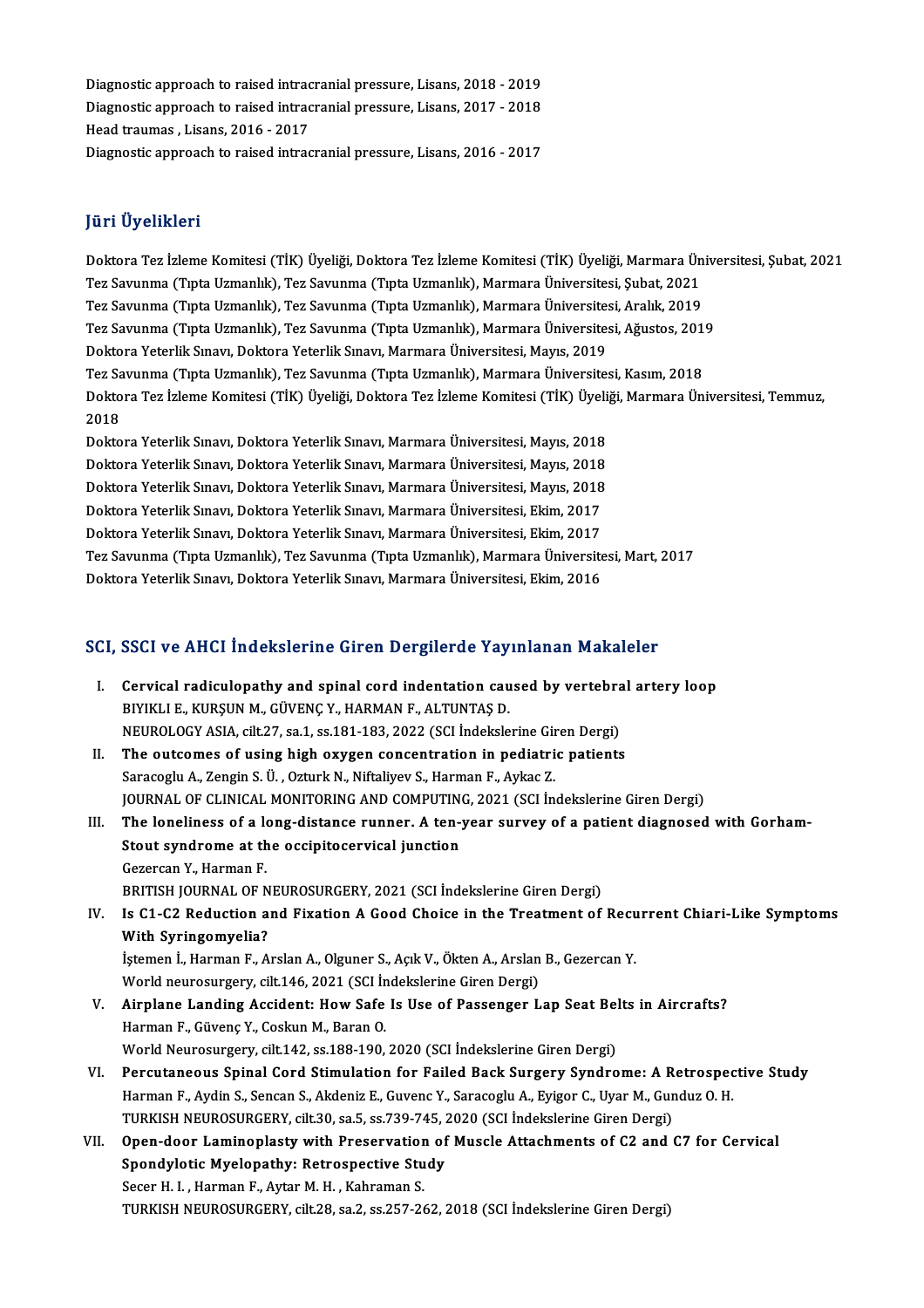VIII. Comparative evaluation of the electrophysiological, functional and ultrastructural effects of alpha<br>lineis asid and syanosabalamin administration in a rat model of saistic neuve injury. Comparative evaluation of the electrophysiological, functional and ultrastructural ef<br>lipoic acid and cyanocobalamin administration in a rat model of sciatic nerve injury<br>Hanasanli B. Hasturk A. E. Arikan M. Tegral C. Hakr Comparative evaluation of the electrophysiological, functional and ultrastructural effects of a<br>lipoic acid and cyanocobalamin administration in a rat model of sciatic nerve injury<br>Horasanli B., Hasturk A. E. , Arikan M., lipoic acid and cyanocobalamin administration in a rat model of sciatic nerve injury<br>Horasanli B., Hasturk A. E. , Arikan M., Togral G., Helvacioglu F., Dagdeviren A., Mut S., Harman F., Argun G.<br>JOURNAL OF BACK AND MUSCUL Horasanli B.,<br>JOURNAL OF<br>Giren Dergi)<br>Esonhagoal JOURNAL OF BACK AND MUSCULOSKELETAL REHABILITATION, cilt.30, sa.5, ss.967-974, 2017 (SCI Indekslerin<br>Giren Dergi)<br>IX. Esophageal perforation after anterior cervical surgery: a review of the literature for over half a<br>contu Giren Dergi)<br>Esophageal perforation after anterior cervical surgery: a review of t<br>century with a demonstrative case and a proposed novel algorithm<br>Harman E. Kantanoslu E. Hasturk A. E century with a demonstrative case and a proposed novel algorithm<br>Harman F., Kaptanoglu E., Hasturk A. E. EUROPEAN SPINE JOURNAL, cilt.25, sa.7, ss.2037-2049, 2016 (SCI İndekslerine Giren Dergi) Harman F., Kaptanoglu E., Hasturk A. E.<br>EUROPEAN SPINE JOURNAL, cilt.25, sa.7, ss.2037-2049, 2016 (SCI Indekslerine Giren Dergi)<br>X. The Use of Neuronavigation and Intraoperative Imaging in Spinal Stabilization Surgery.<br>Tob EUROPEAN SPINE JOURNAL, cilt.25, sa.7, ss.2037-2049, 2016 (SCI İndekslerine Gire<br>The Use of Neuronavigation and Intraoperative Imaging in Spinal Stabiliz<br>Tehli O., Harman F., Temiz C., Kacar Y., Kazanci B., Daneyemez M., S The Use of Neuronavigation and Intraoperative Imaging in Spinal S<br>Tehli O., Harman F., Temiz C., Kacar Y., Kazanci B., Daneyemez M., Solmaz I., K<br>Turkish neurosurgery, cilt.26, ss.771-6, 2016 (SCI İndekslerine Giren Dergi) Tehli O., Harman F., Temiz C., Kacar Y., Kazanci B., Daneyemez M., Solmaz I., Kural C.<br>Turkish neurosurgery, cilt.26, ss.771-6, 2016 (SCI İndekslerine Giren Dergi)<br>XI. Neuroprotective Effects of Clopidogrel in Experimental Turkish neurosurgery, cilt.26, ss.771-6, 201<br>Neuroprotective Effects of Clopidogre<br>Yilmaz G., Harman F., Mut S., Berkman M. Z.<br>JOUPMAL OF NEUPOLOCICAL SCIENCES TU Neuroprotective Effects of Clopidogrel in Experimental Spinal Cord Injury<br>Yilmaz G., Harman F., Mut S., Berkman M. Z.<br>JOURNAL OF NEUROLOGICAL SCIENCES-TURKISH, cilt.32, sa.4, ss.698-707, 2015 (SCI İndekslerine Giren Dergi) Yilmaz G., Harman F., Mut S., Berkman M. Z.<br>JOURNAL OF NEUROLOGICAL SCIENCES-TURKISH, cilt.32, sa.4, ss.698-707, 2015 (SCI İndekslerine Gir<br>XII. A Fatal Case of Multiple Nocardial Brain Abscesses Mistaken For Metastati JOURNAL OF NEUROLOGICAL SCI<br>A Fatal Case of Multiple Nocal<br>Harman F., Suer K., Kaptanoglu E.<br>JOURNAL OF NEUROLOGICAL SCI XII. A Fatal Case of Multiple Nocardial Brain Abscesses Mistaken For Metastatic Brain Tumor<br>Harman F., Suer K., Kaptanoglu E.<br>JOURNAL OF NEUROLOGICAL SCIENCES-TURKISH, cilt.31, sa.4, ss.813-817, 2014 (SCI İndekslerine G Harman F., Suer K., Kaptanoglu E.<br>JOURNAL OF NEUROLOGICAL SCIENCES-TURKISH, cilt.31, sa.4, ss.813-817, 2014 (SCI Indekslerine Giren Dergi)<br>XIII. Neuroprotective Effect of Magnesium Sulfate and Dexamethasone on Intrauterine FOURNAL OF NEUROLOGICAL SCIENCES-TURKISH<br>Neuroprotective Effect of Magnesium Sulfa<br>Fetal Rat Brain: Ultrastructural Evaluation<br>Hesturk A. E., Hanman E., Anga T. Sangan M. Kilin Neuroprotective Effect of Magnesium Sulfate and Dexameth<br>Fetal Rat Brain: Ultrastructural Evaluation<br>Hasturk A. E. , Harman F., Arca T., Sargon M., Kilinc K., Kaptanoglu E.<br>TURKISH NEUROSURCERY sit 22 se 5 se 666 671 2012 Fetal Rat Brain: Ultrastructural Evaluation<br>Hasturk A. E. , Harman F., Arca T., Sargon M., Kilinc K., Kaptanoglu E.<br>TURKISH NEUROSURGERY, cilt.23, sa.5, ss.666-671, 2013 (SCI İndekslerine Giren Dergi) Hasturk A. E. , Harman F., Arca T., Sargon M., Kilinc K., Kaptanoglu E.<br>TURKISH NEUROSURGERY, cilt.23, sa.5, ss.666-671, 2013 (SCI İndekslerine Giren Dergi)<br>XIV. Painful Lumbosacral Plexopathy Due To Ganglion Cyst: Mag TURKISH NE<br>Painful Lui<br>Treatment<br>Hosturk A. E Painful Lumbosacral Plexopathy Due To Ganglion<br>Treatment<br>Hasturk A. E. , Basmaci M., Canbay S., Harman F., Erten F.<br>JOUPMAL OF MUSCULOSKELETAL PAIN, sit 21, so 1, ss 7! Treatment<br>Hasturk A. E. , Basmaci M., Canbay S., Harman F., Erten F.<br>JOURNAL OF MUSCULOSKELETAL PAIN, cilt.21, sa.1, ss.75-78, 2013 (SCI İndekslerine Giren Dergi)<br>Agute gerebellar isebemia after lumbar spinal surgeru: a ra Hasturk A. E., Basmaci M., Canbay S., Harman F., Erten F.<br>JOURNAL OF MUSCULOSKELETAL PAIN, cilt.21, sa.1, ss.75-78, 2013 (SCI İndekslerine CXV.<br>XV. Acute cerebellar ischemia after lumbar spinal surgery: a rare clinical ent JOURNAL OF MUSCULOSKELETAL PAIN, cilt.21, sa.1, ss.75-78, 2013 (SCI İndeks)<br>Acute cerebellar ischemia after lumbar spinal surgery: a rare clinical<br>Harman F., Yayci F., Deren S., Hasturk A. E. , Tarhan B., Yaman M., Kaptano Acute cerebellar ischemia after lumbar spinal surgery: a rare clinical entity<br>Harman F., Yayci F., Deren S., Hasturk A. E. , Tarhan B., Yaman M., Kaptanoglu E.<br>JOURNAL OF ANESTHESIA, cilt.26, sa.6, ss.947-948, 2012 (SCI İn Harman F., Yayci F., Deren S., Hasturk A. E. , Tarhan B., Yaman M., Kaptanoglu E.<br>JOURNAL OF ANESTHESIA, cilt.26, sa.6, ss.947-948, 2012 (SCI İndekslerine Giren Dergi)<br>XVI. Neuroprotective effects of propofol, thiopental, JOURNAL OF ANESTHESIA, cilt.2<br>Neuroprotective effects of p<br>ischemia-reperfusion model<br>Harman E. Hasturk A. E. Yamar Neuroprotective effects of propofol, thiopental, etomidate, and midazola<br>ischemia-reperfusion model<br>Harman F., Hasturk A. E. , Yaman M., Arca T., Kilinc K., Sargon M. F. , Kaptanoglu E.<br>CHU DS NERVOUS SYSTEM, silt 28, 28, ischemia-reperfusion model<br>Harman F., Hasturk A. E. , Yaman M., Arca T., Kilinc K., Sargon M. F. , Kaptanoglu E.<br>CHILDS NERVOUS SYSTEM, cilt.28, sa.7, ss.1055-1062, 2012 (SCI İndekslerine Giren Dergi)<br>Ventriaulenesiteneel Harman F., Hasturk A. E., Yaman M., Arca T., Kilinc K., Sargon M. F<br>CHILDS NERVOUS SYSTEM, cilt.28, sa.7, ss.1055-1062, 2012 (SCI)<br>XVII. Ventriculoperitoneal shunt infection after an insect sting<br>Noman M. Suer K. Kantanegl CHILDS NERVOUS SYSTEM, cilt.28, sa.7, ss.1055-1062, 2012<br>Ventriculoperitoneal shunt infection after an insect<br>Yaman M., Suer K., Kaptanoglu A., Harman F., Kaptanoglu E.<br>CHILDS NERVOUS SYSTEM, cilt.28, ss.6, ss.055, 057, 20 XVII. Ventriculoperitoneal shunt infection after an insect sting<br>Yaman M., Suer K., Kaptanoglu A., Harman F., Kaptanoglu E.<br>CHILDS NERVOUS SYSTEM, cilt.28, sa.6, ss.955-957, 2012 (SCI İndekslerine Giren Dergi) XVIII. An evaluation of the effectiveness of pre-ischemic hyperbaric oxygen and post-ischemic CHILDS NERVOUS SYSTEM, cilt.28, sa.6, ss.955-957, 2012 (<br>An evaluation of the effectiveness of pre-ischemic l<br>aminoguanidine in experimental cerebral ischemia<br>Harman E. Hasturk A. E., Dur B. Capul E. Korkmaz A An evaluation of the effectiveness of pre-ischem<br>aminoguanidine in experimental cerebral ischer<br>Harman F., Hasturk A. E. , Duz B., Gonul E., Korkmaz A.<br>NEUPOSCIENCES sit 17 se 2 se 121 126 2012 (SCLir Harman F., Hasturk A. E., Duz B., Gonul E., Korkmaz A.<br>NEUROSCIENCES, cilt.17, sa.2, ss.121-126, 2012 (SCI İndekslerine Giren Dergi) Harman F., Hasturk A. E. , Duz B., Gonul E., Korkmaz A.<br>NEUROSCIENCES, cilt.17, sa.2, ss.121-126, 2012 (SCI İndekslerine Giren Dergi)<br>XIX. Management of Thoracal and Lumbar Schwannomas Using a Unilateral Approach without I NEUROSCIENCES, cilt.17, sa.<br>Management of Thoracal<br>An Analysis of 15 Cases.<br>Canhau S. Hasturk A. Pasm Management of Thoracal and Lumbar Schwanne<br>An Analysis of 15 Cases.<br>Canbay S., Hasturk A., Basmaci M., Erten F., Harman F.<br>Asian spine journal silt 6, ss 42, 9, 2012 (SCL Expandes An Analysis of 15 Cases.<br>Canbay S., Hasturk A., Basmaci M., Erten F., Harman F.<br>Asian spine journal, cilt.6, ss.43-9, 2012 (SCI Expanded İndekslerine Giren Dergi)<br>Transanbanaidal annraeshes ta the nituitary: a prestassion Canbay S., Hasturk A., Basmaci M., Erten F., Harman F.<br>Asian spine journal, cilt.6, ss.43-9, 2012 (SCI Expanded Indekslerine Giren Dergi)<br>XX. Transsphenoidal approaches to the pituitary: a progression in experience in Asian spine journal, cilt.6, ss.43-9, 2012 (SCI Ex<br>Transsphenoidal approaches to the pituit<br>Duz B., Harman F., Secer H. I. , Bolu E., Gonul E.<br>ACTA NEUPOCHIBURCICA silt 150, sp.11, ss.11 ACTA NEUROCHIRURGICA, cilt.150, sa.11, ss.1133-1139, 2008 (SCI İndekslerine Giren Dergi)

### Diğer Dergilerde Yayınlanan Makaleler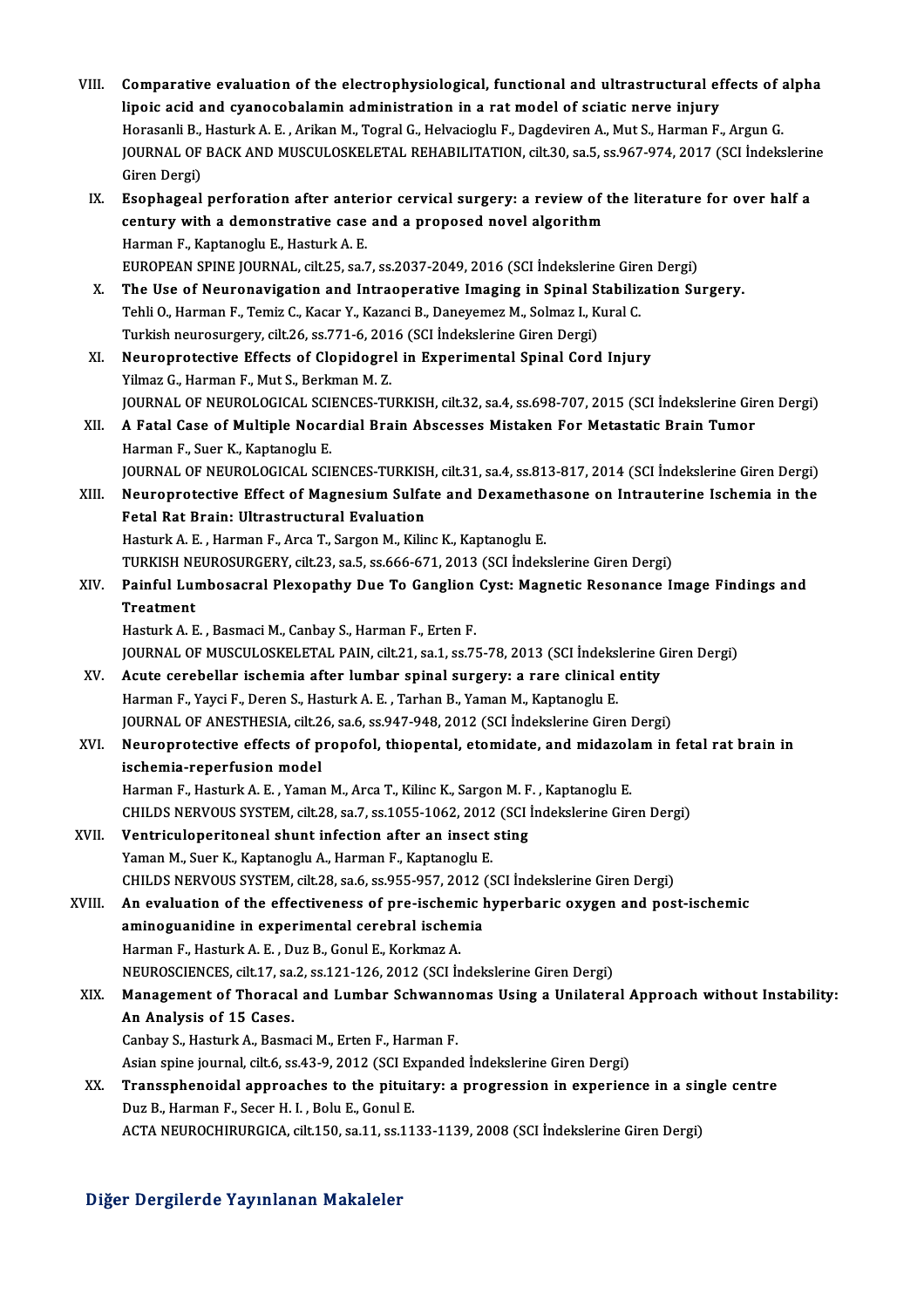| Ι.    | THE RESULTS OF EARLY VERSUS LATE SURGERY IN TRAUMATIC CERVICAL FACET JOINT<br>DISLOCATION: A RETROSPECTIVE STUDY                 |
|-------|----------------------------------------------------------------------------------------------------------------------------------|
|       | Sakar M., Javadov T., Kıvrak C., Güvenç Y., Harman F.                                                                            |
|       | Journal of Turkish Spinal Surgery, cilt.32, sa.4, ss.154-159, 2021 (Diğer Kurumların Hakemli Dergileri)                          |
| Н.    | Radiographic evaluation of intercristal line in North Cyprus population                                                          |
|       | Aydın D., Ertuğrul Mut S., Harman F.                                                                                             |
|       | Current Orthopaedic Practice, cilt.29, ss.480-483, 2018 (ESCI Indekslerine Giren Dergi)                                          |
| III.  | Giant choroid plexus papilloma of lateral ventricle in an adult                                                                  |
|       | Gurkanlar D., Harman F., Mut S. E.                                                                                               |
|       | GAZZETTA MEDICA ITALIANA ARCHIVIO PER LE SCIENZE MEDICHE, cilt.176, sa.11, ss.629-632, 2017 (ESCI                                |
|       | İndekslerine Giren Dergi)                                                                                                        |
| IV.   | Spinal Enstrümantasyonda Revizyon veKurtarma Cerrahisi                                                                           |
|       | Güvenç Y., Harman F., Çobanoğlu M., Kaptanoğlu E.                                                                                |
|       | Tur ki ye Kli nik le ri J Neurosurg, cilt.3, ss.375-380, 2017 (Diğer Kurumların Hakemli Dergileri)                               |
| V.    | A Conflicting Case of Childhood Oligodendroglioma                                                                                |
|       | Gurkanlar D., Harman F., Mut S.                                                                                                  |
|       | TURKISH JOURNAL OF NEUROLOGY, cilt.22, sa.3, ss.139-140, 2016 (ESCI İndekslerine Giren Dergi)                                    |
| VI.   | Therapeutic Effects of Vitamin D-3 on Motor Functions Following Experimental Spinal Cord Injury                                  |
|       | Celik H., Mut S., Harman F., Yilmaz G., Berkman M.Z.                                                                             |
|       | TURKISH JOURNAL OF NEUROLOGY, cilt.21, sa.2, ss.55-61, 2015 (ESCI Indekslerine Giren Dergi)                                      |
| VII.  | Oksipital Kemik Oksipital Kondil C1 ve C2 nin Posterior Enstrümantasyonu                                                         |
|       | Harman F., Aytar M. H., Kaptanoğlu E.                                                                                            |
|       | Türk Nöroşirurji Dergisi, sa.2, ss.137-147, 2015 (Diğer Kurumların Hakemli Dergileri)                                            |
| VIII. | Glomangioma: Rare localisation of a rare skin tumor.                                                                             |
|       | Kaptanoğlu A.F., Harman F., Çomunoğlu C., Tosun Ö., Kaptanoğlu E.                                                                |
|       | Journal of the Turkish Academy of Dermatology, cilt.1, ss.1-3, 2014 (Diğer Kurumların Hakemli Dergileri)                         |
| IX.   | Lumbosakral Cerrahi Sonrasi Gelişen Spondilodiskitis Tedavisinde Multidisipliner Yaklaşım: Olgu                                  |
|       | sunumu ve derleme                                                                                                                |
|       | Harman F., Süer K., Yaman M., Kaptanoğlu E.                                                                                      |
|       | Near east Medical Journal, cilt.1, sa.3, ss.1-8, 2013 (Hakemli Üniversite Dergisi)                                               |
| Х.    | Publication ratio of oral and poster presentations at annual meetings of Turkish neurosurgical<br>society between 2005 and 2009. |
|       | Yaman M., Akdemir O., Gökçedağ A., Alataş İ., Harman F., Canaz H.                                                                |
|       | HealthMED Journal, sa.11, ss.2931-2935, 2013 (Diğer Kurumların Hakemli Dergileri)                                                |
| XI.   | Large Porencephalic Cyst with Epilepsy in an Adult: A rare Clinical Entity.                                                      |
|       | Hastürk A. E., Basmacı M., Harman F.                                                                                             |
|       | European Journal of Surgical Sciences, cilt.4, sa.2, ss.68-71, 2013 (Diğer Kurumların Hakemli Dergileri)                         |
| XII.  | Neurogenic pulmonary edema accompanying subarachnoid hemorrhage: case report.                                                    |
|       | Yaycı F., Harman F., Tarhan B., Deren S.                                                                                         |
|       | Basic and Clinical Sciences, cilt.2, ss.83-88, 2013 (Diğer Kurumların Hakemli Dergileri)                                         |
| XIII. | Spinal Cerrahide Tromboemboli Profilaksisi                                                                                       |
|       | Harman F, Yaman M, Kaptanoğlu E.                                                                                                 |
|       | Türk Nöroşirurji Derneği Bülteni, sa.29, ss.60-64, 2012 (Hakemsiz Dergi)                                                         |
| XIV.  | Instrumentation And Revision Surgery In Spinal Trauma                                                                            |
|       | Harman F., Kaptanoğlu E.                                                                                                         |
|       | Near East Medical Journal, cilt.1, ss.33-40, 2011 (Hakemli Üniversite Dergisi)                                                   |
| XV.   | Genç erişkinde radikülopati yapan lomber ganglion kisti.                                                                         |
|       | Harman F., Ulu M.O., Çelik S.Y.                                                                                                  |
|       | Journal of Turkish Spinal Surgery, cilt.20, sa.2, ss.83-88, 2009 (Diğer Kurumların Hakemli Dergileri)                            |
| XVI.  | Lomber intradural disk penetrasyonları.                                                                                          |
|       | Kahraman S., Şirin S., Harman F., Erdoğan E.                                                                                     |
|       |                                                                                                                                  |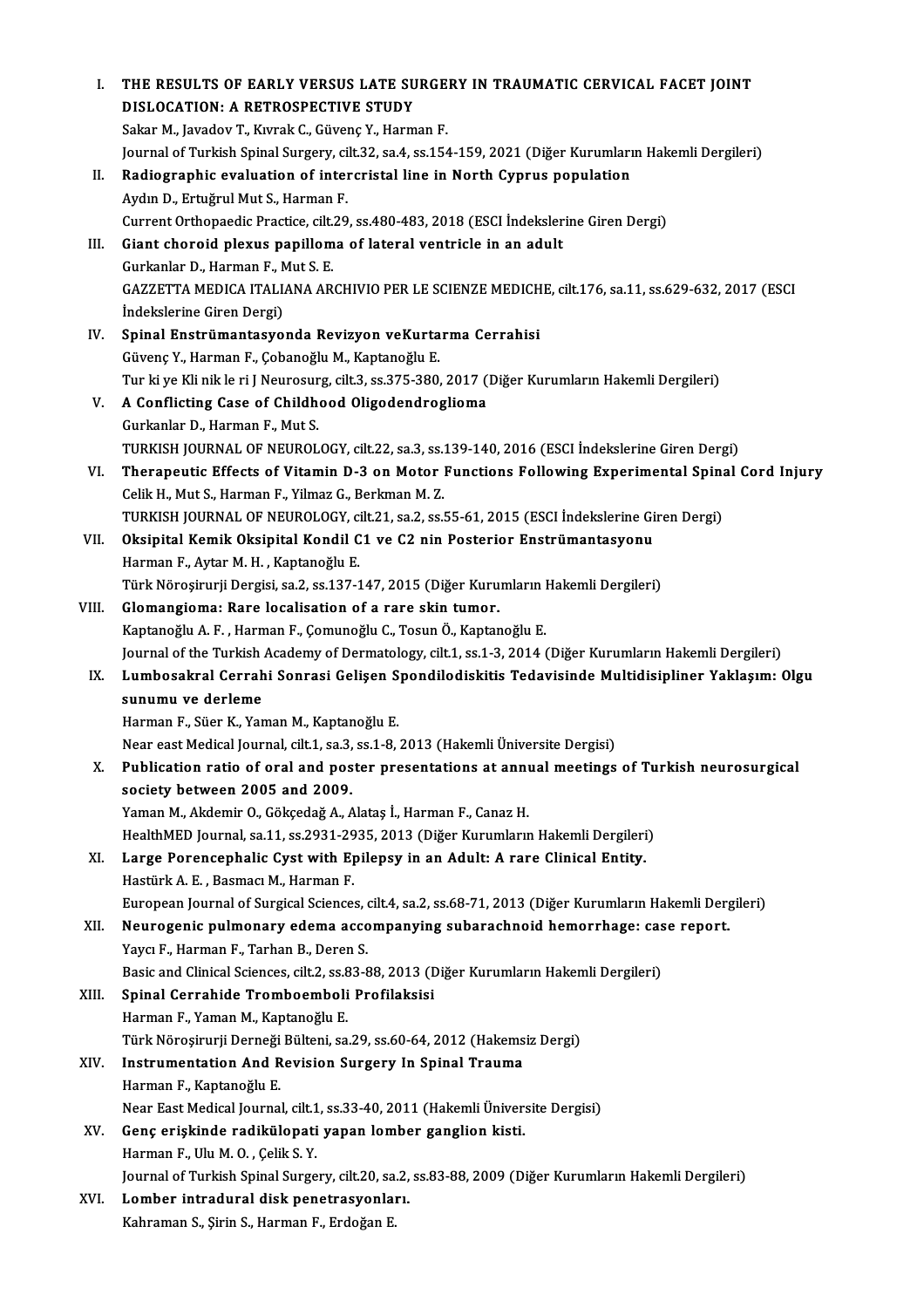### Kitap & Kitap Bölümleri

itap & Kitap Bölümleri<br>I. Yaşlı Hastayı Enstrumante ederken Dikkaey Edilecek Hususlar: Vida Yerleştirme, Redüksiyon ve<br>Maninülasyonlar p & III ap Dora.<br>Yaşlı Hastayı Ens<br>Manipülasyonlar Yaşlı Hastayı Enstr<br>Manipülasyonlar<br>Güvenç Y., Harman F.<br>Yaslanan Omurga, Sar

M<mark>anipülasyonlar</mark><br>Güvenç Y., Harman F.<br>Yaşlanan Omurga, Serkan Şimşek,Ali Dalgıç,Mesut yılmaz,Ahmet dağtekin,Kudret Türeyen,Serdar Işık,Cüneyt<br>temir Eda Gürsey Opur yaman Ahmet Gürban Gürsey, Editör, Türk Nöresinyrii Derne Güvenç Y., Harman F.<br>Yaşlanan Omurga, Serkan Şimşek,Ali Dalgıç,Mesut yılmaz,Ahmet dağtekin,Kudret Türeyen,Serdar Işık,Cüneyt<br>temiz,Eda Gürçay,Onur yaman,Ahmet Gürhan Gürçay, Editör, Türk Nöroşirurji Derneği Spinal ve Perif Yaşlanan Omurga, Serkan Şimşek,Ali Dalgıç,Mesut yılmaz,Ahmet dağteki<br>temiz,Eda Gürçay,Onur yaman,Ahmet Gürhan Gürçay, Editör, Türk Nörc<br>Cerrahisi Öğretim ve Eğitim Grubu Yayınları, Ankara, ss.213-219, 2019<br>İnterventehnel D temiz,Eda Gürçay,Onur yaman,Ahmet Gürhan Gürçay, Editör, Türk Nöroşirurji Derneğ<br>Cerrahisi Öğretim ve Eğitim Grubu Yayınları, Ankara, ss.213-219, 2019<br>II. İntervertebral Diskin Rejenerasyon Çalışmaları ve Gelecek Tedavidek

Cerrahisi Öğretim ve Eğitim Grub<br>**İntervertebral Diskin Rejene**<br>Sönmez Ö., Güvenç Y., Harman F.<br>Yeslanan Omunga, Sarkan Simesli

İntervertebral Diskin Rejenerasyon Çalışmaları ve Gelecek Tedavideki Yeri<br>Sönmez Ö., Güvenç Y., Harman F.<br>Yaşlanan Omurga, Serkan Şimşek,Ali Dalgıç,Mesut yılmaz,Ahmet dağtekin,Kudret türeyen,Serdar Işık,Cüneyt<br>temir Ede Gü Sönmez Ö., Güvenç Y., Harman F.<br>Yaşlanan Omurga, Serkan Şimşek,Ali Dalgıç,Mesut yılmaz,Ahmet dağtekin,Kudret türeyen,Serdar Işık,Cüneyt<br>temiz,Eda Gürçay,Onur Yaman,Ahmet Gürhan Gürçay, Editör, Türk Nöroşirurji Dergisi Spin Yaşlanan Omurga, Serkan Şimşek,Ali Dalgıç,Mesut yılmaz,A<br>temiz,Eda Gürçay,Onur Yaman,Ahmet Gürhan Gürçay, Edit<br>Cerrahisi Eğitim Grubu Yayınları , Ankara, ss.27-33, 2019<br>Servikal apendiletik mualenati, Presnes ve presnes

### III. Servikal spondilotik myelopati. Prognoz ve prognozu etkileyen faktörler.

Cerrahisi Eğitim Grubu Yayınları , Ankara, ss.27-33, 2019<br>Servikal spondilotik myelopati. Prognoz ve prognozu etl<br>Harman F., Aytar M. H. , Güvenç Y., Çobanoğlu M., Kaptanoğlu E.<br>Türkiye Klinikleri Servikal dejaneretif bast Türkiye Klinikleri Servikal dejeneratif hastalıklar özel sayısı., Ali Arslantaş, Editör, Türkiye Klinikleri Yayınevi, Harman F., Aytar M. H. ,<br>Türkiye Klinikleri Servik<br>Ankara, ss.84-89, 2018<br>Sninal Traumalanda ( Ankara, ss.84-89, 2018

IV. Spinal Travmalarda Güncel ve sık kullanılan ölçekler<br>Erdoğan O., Harman F.

Spinal Travmalarda Güncel ve sık kullanılan ölçekler<br>Erdoğan O., Harman F.<br>Omurga ve Omurilik Cerrahisinde Tanı El kitabı, Kadir kotil,Cüneyt Temiz,Erkan kaptanoğlu,Tahsin Erman,Özkan<br>Ates Ali Dalgıs İlka Salmaz, Editör, P Erdoğan O., Harman F.<br>Omurga ve Omurilik Cerrahisinde Tanı El kitabı, Kadir kotil,Cüneyt Temiz,Erkan kaptanoğlu<br>Ateş,Ali Dalgıç,İlke Solmaz, Editör, Buluş Tasarım ve Matbaacılık, Ankara, ss.413-420, 2017<br>Anteriar Servikal Omurga ve Omurilik Cerrahisinde Tanı El kitabı, Kadir kotil,Ci<br>Ateş,Ali Dalgıç,İlke Solmaz, Editör, Buluş Tasarım ve Matbaacı<br>V. Anterior Servikal Diskektomi ve Kafes Yerleştirilmesi<br>Güyane V. Harman E. Kaptaneğlu E Ateş,Ali Dalgıç,İlke Solmaz, Editör, Buluş Tasarım ve Matbaacılık, Ankara, ss.413-420, 2017<br>V. Anterior Servikal Diskektomi ve Kafes Yerleştirilmesi<br>Güvenç Y., Harman F., Kaptanoğlu E.

Anterior Servikal Diskektomi ve Kafes Yerleştirilmesi<br>Güvenç Y., Harman F., Kaptanoğlu E.<br>Servikal ve Torakal Omurganın Dejeneratif Hastalıkları, Kadir Kotil,Cüneyt Temiz,Erkan Kaptanoğlu,Tahsin<br>Erman Öskan Atas Ali Delgu Güvenç Y., Harman F., Kaptanoğlu E.<br>Servikal ve Torakal Omurganın Dejeneratif Hastalıkları, Kadir Kotil,Cüneyt Temiz,Erkan Kaptanoğlu,Tahsin<br>Erman,Özkan Ateş,Ali Dalgıç,İlker Solmaz, Editör, Buluş Tasarım ve Matbaacılık Hi Servikal ve<br>Erman,Özk<br>227, 2017<br>Sninal ve Erman,Özkan Ateş,Ali Dalgıç,İlker Solmaz<br>227, 2017<br>VI. Spinal ve periferik sinir hastalıkları<br>Harman E 227, 2017<br>Spinal ve<br>Harman F.<br>Tomol ve k

Spinal ve periferik sinir hastalıkları<br>Harman F.<br>Temel ve klinik nöroşirurji soruları, Mevci Özdemir, Editör, İntertıp Yayınevi, İzmir, ss.301, 2016<br>Deformite serrebisi suresında emuriliğin menitöriresyeny

# Harman F.<br>Temel ve klinik nöroşirurji soruları, Mevci Özdemir, Editör, İntertıp<br>VII. Deformite cerrahisi sırasında omuriliğin monitörizasyonu<br>Fasman E. Harman E. Gürsey Ördemin V. Temel ve klinik nöroşirurji soruları, Mevci<br>Deformite cerrahisi sırasında omuril<br>Egemen E., Harman F., Gürsoy Özdemir Y.<br>Sninal Deformitelen Sedet Delbeurek Onu

Deformite cerrahisi sırasında omuriliğin monitörizasyonu<br>Egemen E., Harman F., Gürsoy Özdemir Y.<br>Spinal Deformiteler, Sedat Dalbayrak,Onur Yaman,Erkan kaptanoğlu,Serkan Şimşek,Özkan Ateş,Ali Dalgıç, Editör, Egemen E., Harman F., Gürsoy Özdemir Y.<br>Spinal Deformiteler, Sedat Dalbayrak,Onur Yaman,Erkan kaptanoğlu,Serkan Şimşek,<br>Buluş Tasarım ve Matbaacılık Hizmetleri San. Tic. Ankara, Ankara, ss.111-116, 2015<br>Anatomi Buluş Tasarım ve Matbaacılık Hizmetleri San. Tic. Ankara, Ankara, ss.111-116, 2015

VIII. Anatomi<br>Gürkanlar D., Harman F., Kaptanoğlu E.

Anatomi<br>Gürkanlar D., Harman F., Kaptanoğlu E.<br>Far lateral disk hernileri. Güncel Spinal Cerrahi Kitaplar Serisi, Erkan Kaptanoğlu, Editör, İntertıp Yayınevi, İzmir, Gürkanlar D., H<br>Far lateral disk<br>ss.25-50, 2015<br>Olau Sunumla ss.25-50, 2015<br><mark>Olgu Sunumları</mark><br>Kaptanoğlu E., Harman F., Gürkanlar D.<br>Fer latenal disk bernileri, Günsel Spinal

## ss.25-50, 2015<br>IX. Olgu Sunumları

Far lateral disk hernileri. Güncel Spinal Cerrahi Kitaplar Serisi, Erkan Kaptanoğlu, Editör, İntertıp Yayınevi, İzmir,<br>ss.155-172. 2015 Kaptanoğlu E., Hai<br>Far lateral disk he<br>ss.155-172, 2015<br>Enidemiyeleji ss.155-172, 2015<br><mark>Epidemiyoloji</mark><br>Harman F., Gürkanlar D.<br>Fer lateral diek bernileri

### X. Epidemiyoloji

Far lateral disk hernileri. Güncel Spinal Cerrahi Kitaplar Serisi, Erkan Kaptanoğlu, Editör, İntertıp Yayınevi, İzmir,<br>ss.7-13. 2015 Harman F., Gü<br>Far lateral dis<br>ss.7-13, 2015<br>Klinik

### XI. Klinik

### Harman F., Kaptanoğlu E.

Far lateral disk hernileri. Güncel Spinal Cerrahi Kitaplar Serisi, Erkan Kaptanoğlu, Editör, İntertıp yayınevi, İzmir,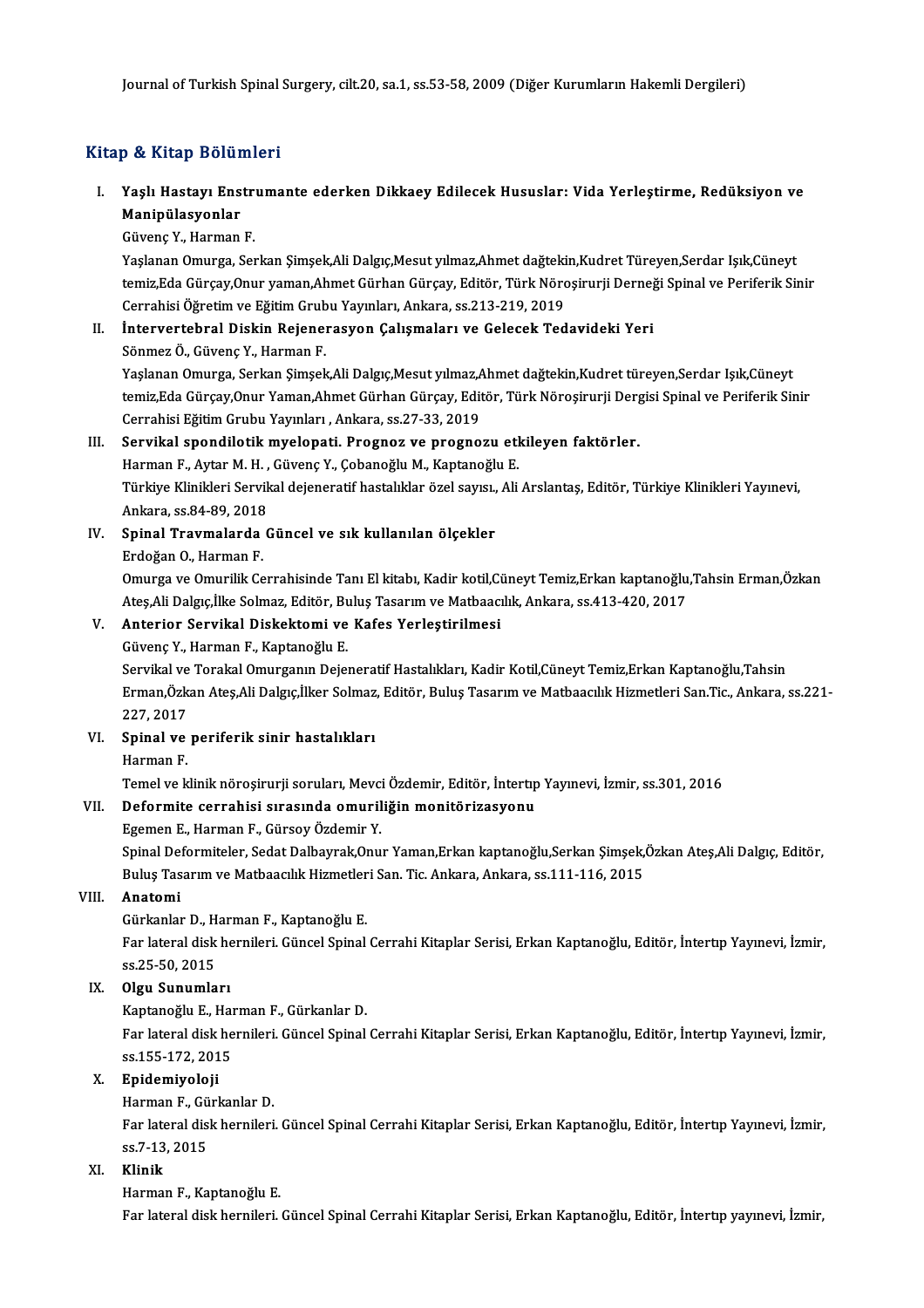ss.15-24,2015

# ss.15-24, 2015<br>XII. İliak kanat (Pelvik) vida yerleştirme teknikleri<br>Hanman E. Asarağlu E ss.15-24, 2015<br>İli<mark>ak kanat (Pelvik) v</mark><br>Harman F., Acaroğlu E.<br>Sninel Enstrumentesus

İliak kanat (Pelvik) vida yerleştirme teknikleri<br>Harman F., Acaroğlu E.<br>Spinal Enstrumantasyon Teknikleri, Erkan Kaptanoğlu,Emre Acaroğlu, Editör, İntertıp Yayınevi, İzmir, ss.279-286, Harma<br>Spinal<br>2014<br>Sakru

## 2014<br>XIII. Sakrum vida yerleştirme teknikleri 2014<br><mark>Sakrum vida yerleştirn</mark><br>Harman F., Kaptanoğlu E.<br>Sninal Enstrumantasyon <sup>5</sup>

Spinal Enstrumantasyon Teknikleri, Erkan Kaptanoğlu,Emre Acaroğlu, Editör, İntertıp Yayınevi, İzmir, ss.271-277,<br>2014 Harma<br>Spinal<br>2014<br>Spina Spinal Enstrumantasyon Teknikleri, Erkan Kaptanoğlu<br>2014<br>XIV. Spinal tümörlerde palyatif cerrahi yaklaşımlar<br>Harman E. Caylan D. Kaptanoğlu E.

# 2014<br><mark>Spinal tümörlerde palyatif cerr</mark>a<br>Harman F., Ceylan D., Kaptanoğlu E.<br>Omurga ve emurilik tümörleri Sede

S<mark>pinal tümörlerde palyatif cerrahi yaklaşımlar</mark><br>Harman F., Ceylan D., Kaptanoğlu E.<br>Omurga ve omurilik tümörleri, Sedat Dalbayrak,Erkan Kaptanoğlu,Serkan Şimşek,Özkan Ateş,Ali Dalgıç, Editör,<br>Pulus Tasarım ve Mathaasılık Harman F., Ceylan D., Kaptanoğlu E.<br>Omurga ve omurilik tümörleri, Sedat Dalbayrak,Erkan Kaptanoğlu,Serkan Şimşek,Öz<br>Buluş Tasarım ve Matbaacılık Hizmetleri San. Tic. Ankara, Ankara, ss.278-284, 2014<br>Lambar padiltül yide ye Omurga ve omurilik tümörleri, Sedat Dalbayrak,E<br>Buluş Tasarım ve Matbaacılık Hizmetleri San. Tic.<br>XV. Lomber pedikül vida yerleştirme teknikleri<br>Harman E Buluş Tasa<br>Lomber p<br>Harman F.<br>Sninal Engl

Lomber pedikül vida yerleştirme teknikleri<br>Harman F.<br>Spinal Enstrumantasyon Teknikleri, Erkan Kaptanoğlu,Emre Acaroğlu, Editör, İntertıp Yayınevi, İzmir, ss.241-252, Harma<br>Spinal<br>2014<br>Melig

## XVI. Malign spinal tümör tedavisinde beklenti nedir?

Çavuş G., Harman F., Kaptanoğlu E.

Malign spinal tümör tedavisinde beklenti nedir?<br>Çavuş G., Harman F., Kaptanoğlu E.<br>Omurga ve omurilik tümörleri, Sedat Dalbayrak,Erkan Kaptanoğlu,Serkan Şimşek,Özkan Ateş,Ali Dalgıç, Editör,<br>Pulus Tesarım ve Mathassılık Hi Çavuş G., Harman F., Kaptanoğlu E.<br>Omurga ve omurilik tümörleri, Sedat Dalbayrak,Erkan Kaptanoğlu,Serkan Şimşek,Öz<br>Buluş Tasarım ve Matbaacılık Hizmetleri San. Tic. Ankara, Ankara, ss.202-209, 2014<br>Terakal podikül ve ekstr Omurga ve omurilik tümörleri, Sedat Dalbayrak,Erkan Kaptanoğlu,Serk<br>Buluş Tasarım ve Matbaacılık Hizmetleri San. Tic. Ankara, Ankara, ss.20<br>XVII. Torakal pedikül ve ekstrapediküler vida yerleştirme teknikleri<br>Harman E.

# Buluş Tasarım ve Matbaacılık Hizmetleri San. Tic. Ankara, Ankara, ss.202-209, 2014<br>Torakal pedikül ve ekstrapediküler vida yerleştirme teknikleri<br>Harman F., Kaptanoğlu E.

Torakal pedikül ve ekstrapediküler vida yerleştirme teknikleri<br>Harman F., Kaptanoğlu E.<br>Spinal enstrumantasyon teknikleri, Erkan Kaptanoğlu,Emre Acaroğlu, Editör, İntertıp Yayınevi, İzmir, ss.227-239,<br>2014 Harma<br>Spinal<br>2014<br>Spine

## 2014<br>XVIII. Spinopelvik Fiksasyon

KaptanoğluE.,ZileliM.,HarmanF.

Omurilik ve Omurga Cerrahisi, Mehmet Zileli,Ali Fahir Özer, Editör, İntertıp Yayınevi, İzmir, ss.1657-1668, 2013

### XIX. Acil Hastanın Transportu

Yılmaz G., Harman F., Kaptanoğlu E.

AcilHastayaYaklaşım,ErkanKaptanoğlu,Editör, İntertıpYayınevi, İzmir, ss.5-14,2013

### XX. Nöroşirurji acilleri

Harman F., Yılmaz G., Kaptanoğlu E. AcilHastayaYaklaşım,ErkanKaptanoğlu,Editör, İntertıpYayınevi, İzmir, ss.163-174,2013 Harman F., Yılmaz G., Kaptanoğlu E.<br>Acil Hastaya Yaklaşım, Erkan Kaptanoğlu, Editör, İnte<br>XXI. Spinal Travmada Tromboemboliden Korunma<br>Harman E. Yaman M. Kaptanoğlu E.

Acil Hastaya Yaklaşım, Erkan Kaptan<br>Spinal <mark>Travmada Tromboemboli</mark><br>Harman F., Yaman M., Kaptanoğlu E.<br>Omurga ve Omurilik Yaralanmaları A Harman F., Yaman M., Kaptanoğlu E.<br>Omurga ve Omurilik Yaralanmaları, Murat Hancı,Belgin Erhan, Editör, İntertıp Yayınevi, İzmir, ss.428-432, 2012

## Hakemli Kongre / Sempozyum Bildiri Kitaplarında Yer Alan Yayınlar

- akemli Kongre / Sempozyum Bildiri Kitaplarında Yer Alan Yayınlar<br>I. Aynı hastada farklı bölgeye ikinci spinal kord stimülatörü (SCS) uygulaması.<br>Harman E. Sansan S. Güyane Y. Althulut E. Harman F., Şencan S., Gürp var, Braham<br>Harman F., Şencan S., Güvenç Y., Akbulut F.<br>Türk Nörosirurii Derneği 24, bilimsel Kong Aynı hastada farklı bölgeye ikinci spinal kord stimülatö<br>Harman F., Şencan S., Güvenç Y., Akbulut F.<br>Türk Nöroşirurji Derneği 34. bilimsel Kongresi, 30 Eylül 2021<br>Komnlike eksis frektürlerinde bareket konuyusu serrek Harman F., Şencan S., Güvenç Y., Akbulut F.<br>Türk Nöroşirurji Derneği 34. bilimsel Kongresi, 30 Eylül 2021<br>II. Komplike aksis fraktürlerinde hareket koruyucu cerrahi: Cerrahi Teknik.<br>Güyane Y. Harman E. Kurek G.
- Türk Nöroşirurji Derneği 34. bi<br><mark>Komplike aksis fraktürlerin</mark><br>Güvenç Y., Harman F., Kıvrak C.<br>Türk Nörosinurji Derneği 34. Bi Komplike aksis fraktürlerinde hareket koruyucu cerrahi: Cerrahi Teknik.<br>Güvenç Y., Harman F., Kıvrak C.<br>Türk Nöroşirurji Derneği 34. Bilimsel Kongresi, İstanbul, Türkiye, 30 Eylül - 03 Ekim 2021, ss.1<br>Enfektif endekandite Güvenç Y., Harman F., Kıvrak C.<br>Türk Nöroşirurji Derneği 34. Bilimsel Kongresi, İstanbul, Türkiye, 30 Eylül - 03 Ekim 2021, ss.1<br>III. Enfektif endokardite bağlı gelişen torakal apse, akut çökme kırığı ve parapleji olgusu.<br>
- Türk Nöroşirurji Derneği 34. Bilimsel Kon<br><mark>Enfektif endokardite bağlı gelişen tor</mark><br>Harman F., Güvenç Y., Karagöz A., Laçin T.<br>Türk Nörosinurji Derneği 34. bilimsel Kon Enfektif endokardite bağlı gelişen torakal apse, akut çökme kırığı ve pa<br>Harman F., Güvenç Y., Karagöz A., Laçin T.<br>Türk Nöroşirurji Derneği 34. bilimsel Kongresi, İstanbul, Türkiye, 30 Eylül 2021<br>Antarian sarvikal sarrabi Harman F., Güvenç Y., Karagöz A., Laçin T.<br>Türk Nöroşirurji Derneği 34. bilimsel Kongresi, İstanbul, Türkiye, 30 Eylül 2021<br>IV. Anterior servikal cerrahiden yirmi sene sonra servikal plağın özefagustan girerek barsakla
-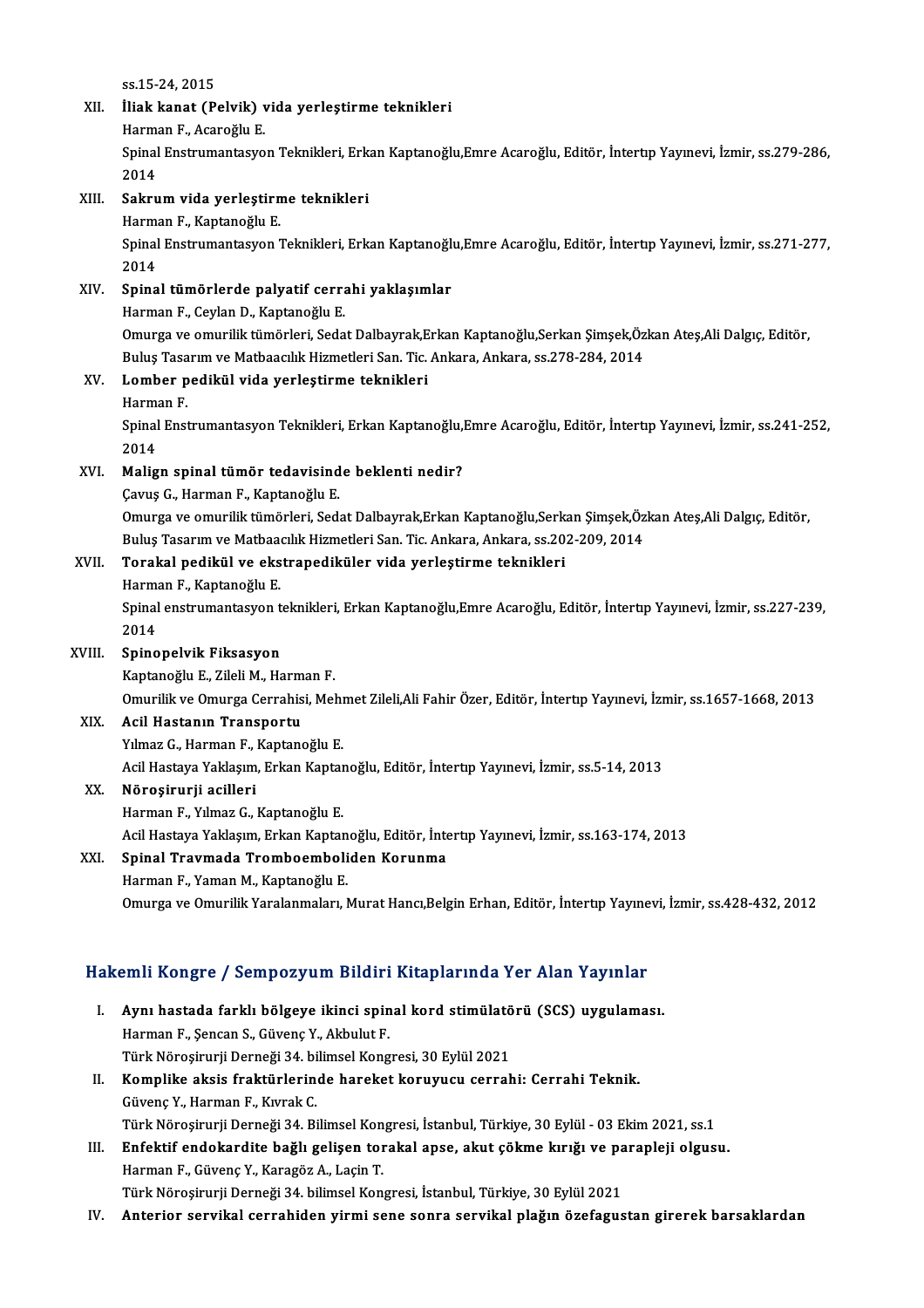atılması ve bir yıl sonra gelişen özefagus fistülü tamiri.<br>Harman E. Güyane V. Karagör A. Simaak İ. Lasin T. atılması ve bir yıl sonra gelişen özefagus fistü<br>Harman F., Güvenç Y., Karagöz A., Şimşek İ., Laçin T.<br>Türk Nönesinunii Denneği 34 bilimsel Kongresi 30 L <mark>atılması ve bir yıl sonra gelişen özefagus fistülü tamiri.</mark><br>Harman F., Güvenç Y., Karagöz A., Şimşek İ., Laçin T.<br>Türk Nöroşirurji Derneği 34. bilimsel Kongresi, 30 Eylül 2021<br>Pediyatrik Hastalarda Vülsek Oksijan Kongantr

- Harman F., Güvenç Y., Karagöz A., Şimşek İ., Laçin T.<br>Türk Nöroşirurji Derneği 34. bilimsel Kongresi, 30 Eylül 2021<br>V. Pediyatrik Hastalarda Yüksek Oksijen Konsantrasyonu Kullanımı Artmış Morbidite ile İlişkilidir<br>Sara Türk Nöroşirurji Derneği 34. bilimsel Kongresi, 30 Eylül 2021<br><mark>Pediyatrik Hastalarda Yüksek Oksijen Konsantrasyonu Kullanımı Artmış</mark><br>Saraçoğlu A., Zengin S. Ü. , Yalındağ Öztürk N., Nistaliyev S., Harman F., Aykaç Z. Z.<br>52 Saraçoğlu A., Zengin S. Ü. , Yalındağ Öztürk N., Nistaliyev S., Harman F., Aykaç Z. Z.<br>53. TÜRK ANESTEZİYOLOJİ VE REANİMASYON DERNEĞİ ULUSAL KONGRESİ, Antalya, Türkiye, 7 - 10 Kasım 2019 Saraçoğlu A., Zengin S. Ü. , Yalındağ Öztürk N., Nistaliyev S., Harman F., Aykaç Z. Z.<br>53. TÜRK ANESTEZİYOLOJİ VE REANİMASYON DERNEĞİ ULUSAL KONGRESİ, Antalya, Türkiye, 7 - 10 Kası<br>VI. Pediatrik hastalarda yüksek oksij
- 53. TÜRK ANESTEZİYOLOJİ VE REANİMASYON DERNEĞİ ULUSAL KONGRESİ, An<br>Pediatrik hastalarda yüksek oksijen konsantrasyonu kullanımı artmış ı<br>SARAÇOĞLU A., ZENGİN S. Ü. , ÖZTÜRK M. N. , Niftaliyev S., HARMAN F., Aykaç Z.<br>52. Ul Pediatrik hastalarda yüksek oksijen konsantrasyonu kullanımı artmış morbidite ile<br>SARAÇOĞLU A., ZENGİN S. Ü. , ÖZTÜRK M. N. , Niftaliyev S., HARMAN F., Aykaç Z.<br>53. Ulusal Türk Anesteziyoloji ve Reanimasyon Derneği Kongres SARAÇOĞLU A., ZENGİN S. Ü. , ÖZTÜRK M. N. , Niftaliyev S., HARMAN F., Aykaç Z.<br>53. Ulusal Türk Anesteziyoloji ve Reanimasyon Derneği Kongresi, Türkiye, 7 - 10 Kasım 2019<br>VII. Meningomyelosel sonrası gelişen lomber kifoz de
- 53. Ulusal Türk Anesteziyoloji ve Reanimasyon De<br>Meningomyelosel sonrası gelişen lomber kil<br>posterior enstrumantasyon: Cerrahi teknik.<br>CÜVENC V. HAPMAN E Meningomyelosel son<br>posterior enstrumant<br>GÜVENÇ Y., HARMAN F.<br>Türk Nänesinurii Dernei posterior enstrumantasyon: Cerrahi teknik.<br>GÜVENÇ Y., HARMAN F.<br>Türk Nöroşirurji Derneği SPSCG Yaşlanan Omurga Sempozyumu, Türkiye, 31 Ekim - 03 Kasım 2019, cilt.29
- GÜVENÇ Y., HARMAN F.<br>Türk Nöroşirurji Derneği SPSCG Yaşlanan Omurga Sempozyumu, Türkiye, 31 Ekim 03 Kasım 2019, cilt.29<br>VIII. Meningomyelosel Sonrası Gelişen Lomber Kifoz Deformitesinde Vertebral Kolon Rezeksiyonu<br>İlaBos Türk Nöroşirurji Derneği SPSCG Yaşlanan Omurga Sem<br>Meningomyelosel Sonrası Gelişen Lomber Kifoz<br>İlePosterior Enstrumantasyon: Cerrahisi Teknik<br>Güyene V. Harman E Meningomyelosel S<br>İlePosterior Enstru<br>Güvenç Y., Harman F.<br>Yeslanan Omunga San İlePosterior Enstrumantasyon: Cerrahisi Teknik<br>Güvenç Y., Harman F.<br>Yaşlanan Omurga Sempozyumu, Antalya, Türkiye, 31 Ekim - 03 Kasım 2019, cilt.29, sa.3, ss.17-18

IX. BROWN-SEQUARD SENDROMU İLE SEYREDEN SPONTAN SERVİKAL EPİDURAL HEMATOMOLGUSU Cavadov T., Erdoğan O., Güvenç Y., Harman F. BROWN-SEQUARD SENDROMU İLE SEYREDEN SPONTAN SERVİKAL EPİDURAL HEMATON<br>Cavadov T., Erdoğan O., Güvenç Y., Harman F.<br>Türk Nöroşirürji Derneği 33. Bilimsel Kongresi, Antalya, Türkiye, 11 - 14 Nisan 2019, cilt.29, ss.381<br>AVNI

Cavadov T., Erdoğan O., Güvenç Y., Harman F.<br>Türk Nöroşirürji Derneği 33. Bilimsel Kongresi, Antalya, Türkiye, 11 - 14 Nisan 2019, cilt.29, ss.381<br>X. AYNI SEVİYEDE UZAK LATERAL VE DİSTAL FORAMİNAL SEKESTRE DİSK HERNİSİ Türk Nöroşirürji Derneği 33. Bilims<br>AYNI SEVİYEDE UZAK LATERAL<br>KONFÜZYONU NASIL ÖNLERİZ?<br>Harman E. Erdeğan O. Güyene V. G AYNI S<mark>EVİYEDE UZAK LATERAL VE DİST<br>KONFÜZYONU NASIL ÖNLERİZ?<br>Harman F., Erdoğan O., Güvenç Y., Cavadov T.<br>Türk Nörocirürü Dorneği 33. Bilimçel Kongre</mark> KONFÜZYONU NASIL ÖNLERİZ?<br>Harman F., Erdoğan O., Güvenç Y., Cavadov T.<br>Türk Nöroşirürji Derneği 33. Bilimsel Kongresi, Antalya, Türkiye, 11 - 14 Nisan 2019, cilt.29, ss.391<br>COCUKTA OKUL MASASI İJ E PENETPEN KAFA TRAVMASI O

Harman F., Erdoğan O., Güvenç Y., Cavadov T.<br>Türk Nöroşirürji Derneği 33. Bilimsel Kongresi, Antalya, Türkiye, 11 - 14 Ni<br>XI. COCUKTA OKUL MASASI İLE PENETREN KAFA TRAVMASI OLGUSU Türk Nöroşirürji Derneği 33. Bilimsel Kongre<br>**ÇOCUKTA OKUL MASASI İLE PENETREN**<br>Güvenç Y., Niftaliyev S., Guliyev A., Harman F.<br>Türk Nörosirürü Derneği 33. Bilimsel Kongre XI. COCUKTA OKUL MASASI İLE PENETREN KAFA TRAVMASI OLGUSU<br>Güvenç Y., Niftaliyev S., Guliyev A., Harman F.<br>Türk Nöroşirürji Derneği 33. Bilimsel Kongresi, Antalya, Türkiye, 11 - 14 Nisan 2019, cilt.29, ss.393

### XII. SERVİKAL DEJENERATİF SPONDİLOZLU HASTALARDA MİNÖR TRAVMA SONRASI GELİŞEN KUADRİPLEJİ

GüvençY.,AkbulutF.,GuliyevA.,HarmanF.

Türk Nöroşirürji Derneği 33. Bilimsel Kongresi, Antalya, Türkiye, 11 - 14 Nisan 2019, cilt.29, ss.391

- Güvenç Y., Akbulut F., Guliyev A., Harman F.<br>Türk Nöroşirürji Derneği 33. Bilimsel Kongresi, .<br>XIII. Konus medüllaris metastazı: Olgu sunumu.<br>Güvene Y. Althulut E. Guliyev A. Harman E. Türk Nöroşirürji Derneği 33. Bilimsel Kongı<br><mark>Konus medüllaris metastazı: Olgu sun</mark>u<br>Güvenç Y., Akbulut F., Guliyev A., Harman F.<br>Türk Nörosirii Derneği 32. Bilimsel Kongres Güvenç Y., Akbulut F., Guliyev A., Harman F.<br>Türk Nöroşirji Derneği 33. Bilimsel Kongresi, Antalya, Türkiye, 11 - 14 Nisan 2019, ss.390 Güvenç Y., Akbulut F., Guliyev A., Harman F.<br>Türk Nöroşirji Derneği 33. Bilimsel Kongresi, Antalya, Türkiye, 11 - 14 Nisan 2019, ss.390<br>XIV. GEÇ DÖNEMDE OPERE EDİLEN, AYNI ANDA FARKLI HEMİSFERLERDE İZLENEN SEREBELLAR<br>
- Türk Nöroşirji Derneği 33. Bilimsel Kongresi, Antalya,<br>GEÇ DÖNEMDE OPERE EDİLEN, AYNI ANDA FAF<br>HEMATOM VE SEREBELLAR ENFARKT OLGUSU<br>Culiusu A. Altaulut E. Güyane V. Harman E. GEÇ DÖNEMDE OPERE EDİLEN, AYNI A<br>HEMATOM VE SEREBELLAR ENFARKT<br>Guliyev A., Akbulut F., Güvenç Y., Harman F.<br>Türk Nörosirürü Derneği 33 -Bilimsel Konsu HEMATOM VE SEREBELLAR ENFARKT OLGUSU<br>Guliyev A., Akbulut F., Güvenç Y., Harman F.<br>Türk Nöroşirürji Derneği 33. Bilimsel Kongresi, Antalya, Türkiye, 11 - 14 Nisan 2019, cilt.29, ss.395<br>Atlantaaksiyel dislakasyona saban alan

Guliyev A., Akbulut F., Güvenç Y., Harman F.<br>Türk Nöroşirürji Derneği 33. Bilimsel Kongresi, Antalya, Türkiye, 11 - 14 Nisan 2019,<br>XV. Atlantoaksiyel dislokasyona sebep olan spondilometafizyel displazi olgusu.<br>Sebin Y. Atlantoaksiyel dislokasyona sebep olan spondilometafizyel displazi o<br>Şahin Y., Çekiç E., Güvenç Y., Harman F.<br>Türk Nöroşir. Der. 33. Bilimsel Kongresi, Antalya, Türkiye, 11 - 14 Nisan 2019<br>TORAKAL SPİNAL KANALIN ORTASINDAN

Türk Nöroşirürji Derneği 33. Bilimsel K<br><mark>Atlantoaksiyel dislokasyona sebep</mark><br>Şahin Y., Çekiç E., Güvenç Y., Harman F.<br>Türk Nörosir, Der. <sup>22.</sup> Bilimsel Kongres

# Şahin Y., Çekiç E., Güvenç Y., Harman F.<br>Türk Nöroşir. Der. 33. Bilimsel Kongresi, Antalya, Türkiye, 11 - 14 Nisan 2019<br>XVI. TORAKAL SPİNAL KANALIN ORTASINDAN GEÇEN VE NÖROLOJİK DEFİSİTE NEDEN OLMAYAN DELİCİ Türk Nöroşir, Der. 33. B<br>TORAKAL SPİNAL KA<br>ALET YARALANMASI<br>Altaulut E. Bunar E. Cav TORAKAL SPİNAL KANALIN ORTASINDAN GEÇE<br>ALET YARALANMASI<br>Akbulut F., Pınar E., Cavadov T., Güvenç Y., Harman F.<br>Türk Nörocirürü Derneği 22. Bilimeel Kongresi, Antal

ALET YARALANMASI<br>Akbulut F., Pınar E., Cavadov T., Güvenç Y., Harman F.<br>Türk Nöroşirürji Derneği 33. Bilimsel Kongresi, Antalya, Türkiye, 11 - 14 Nisan 2019, cilt.29, ss.383

## XVII. FASET DİSLOKASYONUNA YOL AÇAN SERVİKAL TRAVMA OLGULARININ RETROSPEKTİF OLARAK İNCELENMESİ

Erdoğan O., Cavadov T., Sönmez Ö., Oğlin V., Güvenç Y., Harman F.

TürkNöroşirürjiDerneği33.BilimselKongresi,Antalya,Türkiye,11 -14Nisan2019, cilt.29, ss.204-205

XVIII. VARFARİN KULLANIMINA BAĞLI SPONTAN SPİNAL SUBDURAL HEMATOM Cavadov T., Pınar E., Erdoğan O., Güvenç Y., Çinçin A. A., Harman F.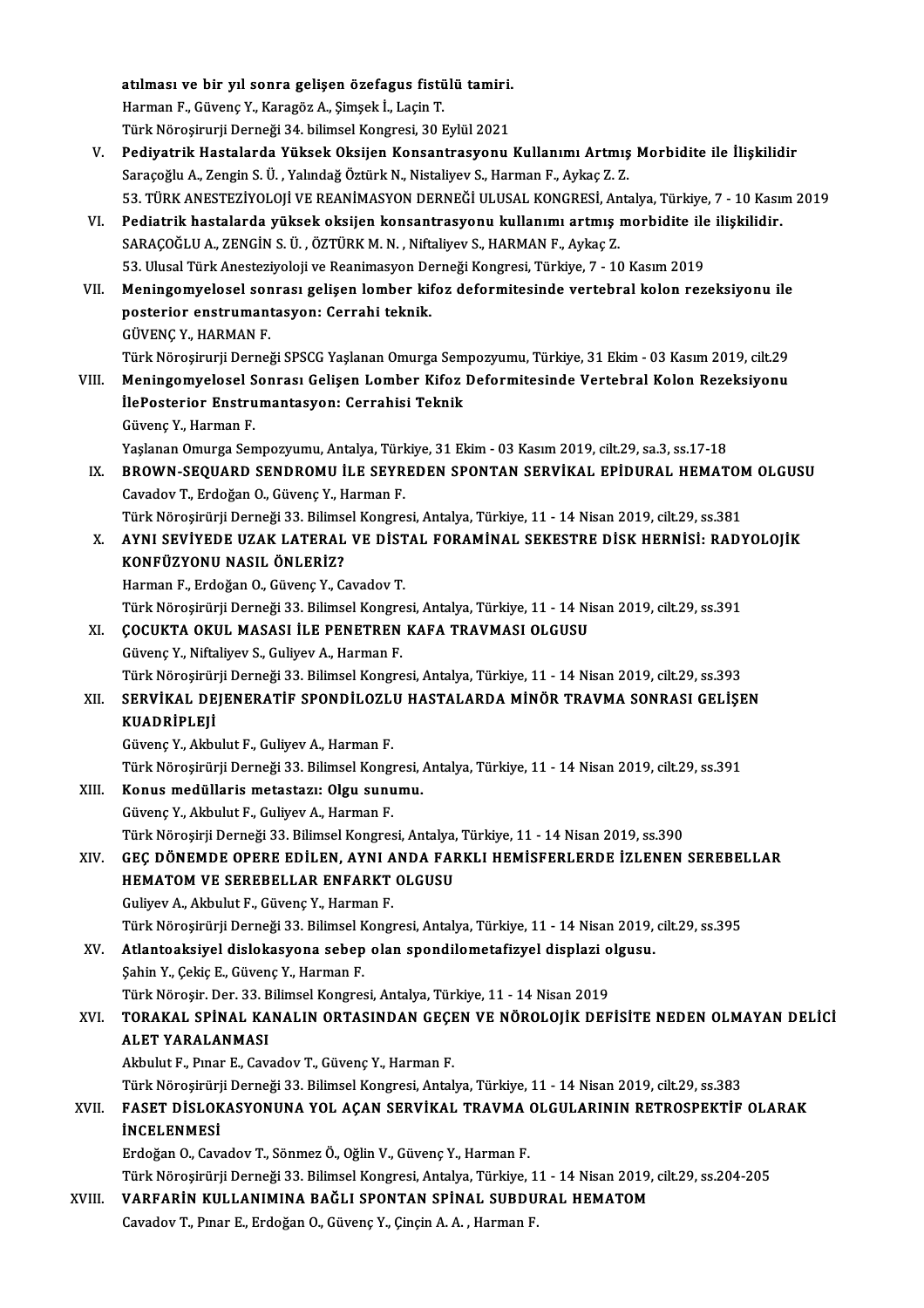|         | Türk Nöroşirürji Derneği 33. Bilimsel Kongresi, Antalya, Türkiye, 11 - 14 Nisan 2019, cilt.29, ss.382                              |
|---------|------------------------------------------------------------------------------------------------------------------------------------|
| XIX.    | SPONDİLODİSKİT VAKASINDA MİNİMAL İNVAZİF OLARAK, SKOPİ EŞLİĞİNDE PEDİKÜLDEN                                                        |
|         | GİRİLEREK DİSK MESAFESİNDEN BİYOPSİ ALINMASI                                                                                       |
|         | Şahin Y., Harman F., Güvenç Y.                                                                                                     |
|         | Türk Nöroşirürji Derneği 33. Bilimsel Kongresi, Antalya, Türkiye, 11 - 14 Nisan 2019, cilt.29, ss.269                              |
| XX.     | Sakrumda dev bening kemik tümöründe subtotal sakrektomi: Olgu sunumu                                                               |
|         | Kaptanoğlu E., Güvenç Y., Harman F., Akbulut F.                                                                                    |
|         | Türk Nöroşirurji Derneği SPSCG Spinal Cerrahide Komplikasyonlar Sempozyum, Muğla, Türkiye, 26 - 29 Eylül 2018                      |
| XXI.    | Omurilik Yaralanmasında Travma Sonrası Erken Dönmede Uygulanan Düşük Doz İyonize Radyasyon                                         |
|         | ve Eritropoetinin Sekonder Hasarın Önlenmesinde Etkisinin İncelenmesi                                                              |
|         | Kaptanoğlu E., Güvenç Y., Bozkurt S., Atasoy B. M., Şahin A., Harman F.                                                            |
|         | Türk Nöroşirurji Derneği Spinal Cerrahide Komplikasyonlar Sempozyumu, Muğla, Türkiye, 26 - 29 Eylül 2018                           |
| XXII.   | Spinal intradural araknoid kist rezeksiyonu                                                                                        |
|         | Güvenç Y., Cavadov T., Harman F., Kaptanoğlu E.                                                                                    |
|         | Türk Nöroşirürji Derneği 32. Bilimsel Kongresi, Antalya, Türkiye, 20 - 24 Nisan 2018                                               |
| XXIII.  | Keynote Lecturtes 2 Moderator                                                                                                      |
|         | <b>HARMAN F.</b>                                                                                                                   |
|         | 16th World Congress of Neurosurgery, 20 Ağustos 2107 - 25 Ağustos 2017                                                             |
| XXIV.   | Epidermoid Cyst of Conus Medullaris: Two Cases Report                                                                              |
|         | Çobanoğlu M., Güvenç Y., Harman F., Kaptanoğlu E.                                                                                  |
|         | XVI.World Congress of Neurosurgery (WFNS) Istanbul Congress Center, İstanbul, Türkiye, 20 - 25 Ağustos 2017                        |
| XXV.    | Spinal root kökenli schwannom olgularında ıntradural yaklaşımla kitle eksizyonu                                                    |
|         | Güvenç Y., Harman F., Pınar E., Akbulut F., Kaptanoğlu E.                                                                          |
|         | Türk Nöroşirürji Derneği 31. Bilimsel Kongresi, Antalya, Türkiye, 29 Mart - 02 Nisan 2017, ss.247                                  |
| XXVI.   | Lomber ponksiyon sonrası gelişen spinal enfeksiyon olgusu                                                                          |
|         | Güvenç Y., Harman F., Erdoğan O., Kaptanoğlu E.                                                                                    |
|         | Türk Nöroşirurji Derneği 31. Bilimsel Kongresi, Antalya, Türkiye, 29 Mart - 02 Nisan 2017                                          |
| XXVII.  | Konus medullaris yerleşimli epidermoid kist: Olgu sunumu                                                                           |
|         | Çobanoğlu M., Güvenç Y., Harman F., Kaptanoğlu E.                                                                                  |
|         | Türk Nöroşirurji Derneği 31. Bilimsel Kongresi, Antalya, Türkiye, 29 Mart - 02 Nisan 2017                                          |
| XXVIII. | Sakral Kitlelerde Total Sakrektomi İle Tedavi                                                                                      |
|         | Kaptanoğlu E., Güvenç Y., Pinar E., Harman F.                                                                                      |
|         | Türk Nöroşirurji Derneği 31.Bilimsel Kongresi, Antalya, Türkiye, 29 Mart - 02 Nisan 2017                                           |
| XXIX.   | Spinal kord kompresyonuna neden olan torakal araknoid kist olguları<br>Harman F., Güvenç Y., Cavadov T., Guliyev A., Kaptanoğlu E. |
|         | Türk Nöroşirurji Derneği 31. Bilimsel Kongresi, Antalya, Türkiye, 29 Mart - 02 Nisan 2017                                          |
| XXX.    | Surgical treatment of degenerative lumbar scoliosis. Case discussions.                                                             |
|         | <b>HARMAN F.</b>                                                                                                                   |
|         | Türk Nöroşirurji Derneği SPSCG Lomber Dejeneratif Omurga Sempozyumu, Türkiye, 20 - 23 Ekim 2016                                    |
| XXXI.   | Travma sonrası oluşan torakal araknoid kist hastasında tedavi                                                                      |
|         | Harman F., Güvenç Y., Cavadov T., Kaptanoğlu E.                                                                                    |
|         | TND SPSCG Lomber dejeneratif omurga sonbahar sempozyumu, Antalya, Türkiye, 20 - 23 Ekim 2016                                       |
| XXXII.  | Lomber ponksiyon sonrası gelişen spinal enfeksiyon olgusu.                                                                         |
|         | Güvenç Y., Harman F., Sarıca C., Erdoğan O., Kaptanoğlu E.                                                                         |
|         | TND SPSCG Lomber dejeneratif omurga sonbahar sempozyumu, Antalya, Türkiye, 20 - 23 Ekim 2016, ss.55                                |
| XXXIII. | Torakal disk hernilerine torakoskopik yolla yaklaşım                                                                               |
|         | Kaptanoğlu E., Güvenç Y., Harman F., Pınar E.                                                                                      |
|         | TND SPSCG Lomber dejeneratif omurga sonbahar sempozyumu, Antalya, Türkiye, 20 - 23 Ekim 2016                                       |
| XXXIV.  | Minimal invaziv Yaklaşımla Tedavi Edilen Servikal C7 Schwannom Olgusu                                                              |
|         | Güvenç Y., Harman F., Akbulut F., Pinar E., Kaptanoğlu E.                                                                          |
|         | Türk Nöroşirurji Derneği Spinal ve Periferik Sinir Cerrahisi Öğretim ve Eğitim Grubu Lomber Dejeneratif Omurga                     |
|         |                                                                                                                                    |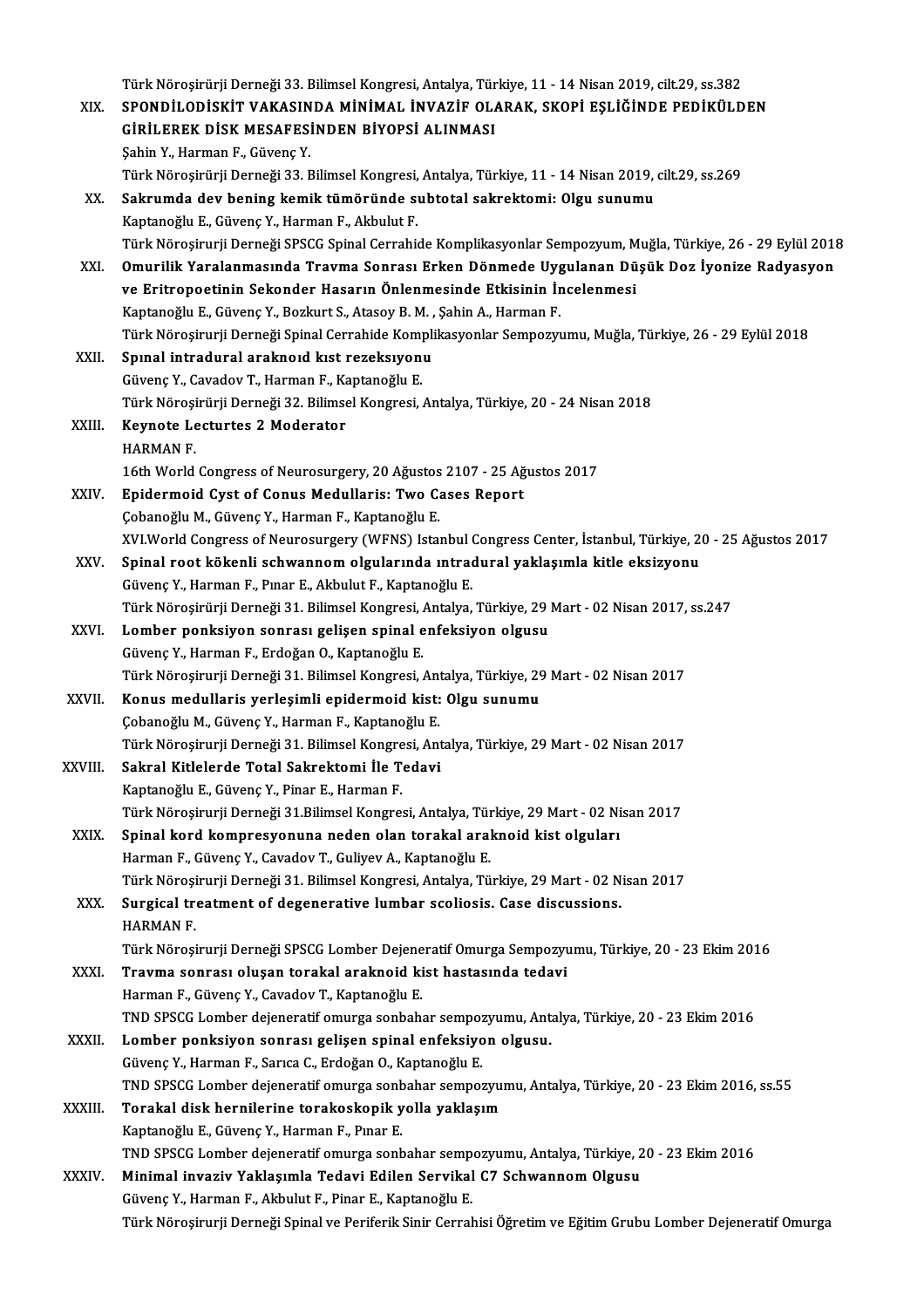|              | Sonbahar Sempozyumu, Antalya, Türkiye, 20 - 23 Ekim 2016, ss.56                                                   |
|--------------|-------------------------------------------------------------------------------------------------------------------|
| <b>XXXV</b>  | Spinal anesteziye bağlı oluşan kronik subdural hematom                                                            |
|              | Harman F., Gürkanlar D.                                                                                           |
|              | Türk Nöroşirurji derneği 30. Bilimsel Kongresi, Antalya, Türkiye, 8 - 12 Nisan 2016, ss.214                       |
| XXXVI.       | Erişkinde görülen dev koroid pleksus papillomu                                                                    |
|              | Gürkanlar D., Harman F., Barçın E., Mut S. E.                                                                     |
|              | Türk Nöroşirurji derneği 30. Bilimsel Kongresi, Antalya, Türkiye, 8 - 12 Nisan 2016, ss.194-195                   |
| XXXVII.      | İntraoperatif tomografi navigasyon sistemi ile spinal posterior stabilizasyon tecrübemiz                          |
|              | Tehli Ö., Harman F., Temiz Ç., Solmaz İ., Daneyemez M.                                                            |
|              | Türk Nöroşirurji Derneği 28. Bilimsel Kongresi, Antalya, Türkiye, 04 Nisan 2014 - 08 Nisan 2016                   |
| XXXVIII.     | Endovascular treatment of residual intracraniasl aneurysm after microsurgical clipping report of 17               |
|              | cases                                                                                                             |
|              | Dağlıoğlu E., Akmangit I., Peker A., Harman F., Kaya T.                                                           |
|              | 13th congress of the world federation of interventional and therapeutic neuroradiology, Gold-Coast, Avustralya, 9 |
|              | -11 Kasım 2015, ss 191-192                                                                                        |
| <b>XXXIX</b> | Anterior servikal cerrahi sonrası gelişen özefagus perforasyonları                                                |
|              | Harman F., Hastürk A. E., Kaptanoğlu E.                                                                           |
|              | Türk Nöroşirurji Derneği 29. Bilimsel Kongresi, Antalya, Türkiye, 17 Nisan 2015                                   |
| XL.          | Radyolojik bulgusu olmayan erken dönem nüks disk hernisi olgusu                                                   |
|              | Harman F, Yılmaz G.                                                                                               |
|              | Türk Nöroşirurji Derneği 28. Bilimsel Kongresi, Antalya, Türkiye, 4 - 08 Nisan 2014, ss.153-154                   |
| XLI.         | Siyatik Sinir Geçişi Olan İntranöral Peroneal Ganglion Kisti                                                      |
|              | Tehli Ö., Çelikmez R. C., Bilgili B., Harman F.                                                                   |
|              | Türk Nöroşirurji Derneği 23. Bilimsel Kongresi, Girne, Kıbrıs (Kktc), 17 - 21 Nisan 2009, ss.124                  |
| XLII.        | Genç Erişkinde Radikülopati Yapan Lomber Ganglion Kisti                                                           |
|              | Harman F., Biçeroğlu H., Ulu M. O., Çelik S. Y., Tehli Ö., Çelikmez R. C.                                         |
|              | Türk Nöroşirurji Derneği 23. Bilimsel Kongresi, Girne, Kıbrıs (Kktc), 17 - 21 Nisan 2009, ss.128                  |
| XLIII.       | Travma sonrası hızlı büyüme gösteren, yaygın kalvarial yerleşimli fibröz displazi olgusu                          |
|              | Harman F., Özgiray E., Aksoy A., Yiğitkanlı T.                                                                    |
|              | Türk Nöroşirurji Derneği 22. Bilimsel Kongresi, Antalya, Türkiye, 18 - 22 Nisan 2008, ss.144                      |
| XLIV.        | Acil Girişim Gerektiren Posterior Fossa Kistik Timörü- Olgu Sunumu                                                |
|              | Harman F., Özgiray E., Karaman A., Düz B.                                                                         |
|              | Türk Nöroşirurji Derneği 21. Bilimsel Kongresi,, Antalya, Türkiye, 20 - 24 Nisan 2007, ss.143                     |
|              |                                                                                                                   |

### Diğer Yayınlar

iğer Yayınlar<br>I. Torakolomber Yaralanmalar İçin Yeni Bir Sınıflama Yaralanmanın Morfolojisi, Posterior Ligamantöz<br>Kompleksin Bütünlüğü ve Nörolojik Durumun Önemi r Tuylinur<br>Torakolomber Yaralanmalar İçin Yeni Bir Sınıflama Y<br>Kompleksin Bütünlüğü ve Nörolojik Durumun Önemi<br>Harman F Torakoloi<br>Kompleks<br>Harman F.<br>Diğer es E Kompleksin Bütünlüğü ve Nörolojik Durumun Önemi<br>Harman F.<br>Diğer, ss.5-11, 2012

### Bilimsel Dergilerdeki Faaliyetler

Selcuk Medical Journal, Değerlendirme Kurul Üyesi, 2021 - Devam Ediyor BMJ Case Reports, Değerlendirme Kurul Üyesi, 2021 - Devam Ediyor Journal of Orthopaedic Surgery, Değerlendirme Kurul Üyesi, 2017 - 2021

## Bilimsel KuruluşlardakiÜyelikler / Görevler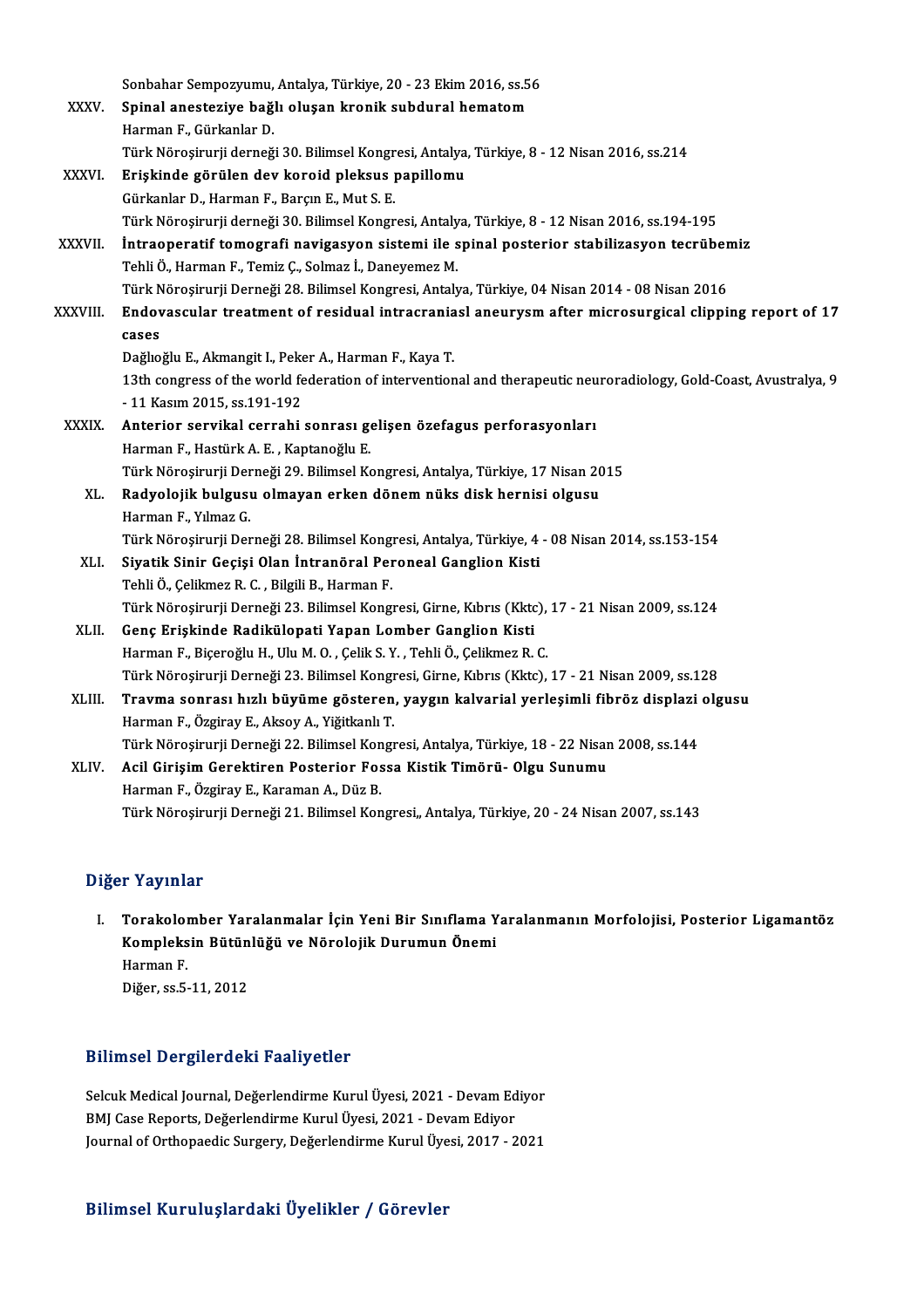Türk Omurga Derneği, Yönetim Kurulu Üyesi, 2021 - Devam Ediyor , Türkiye<br>Türk Nöresinuni Derneği, İlve 2006 - Devam Ediyor , Türkiye Türk Omurga Derneği, Yönetim Kurulu Üyesi, 2021 - Devam Ec<br>Türk Nöroşirurji Derneği, Üye, 2006 - Devam Ediyor , Türkiye Türk Nöroşirurji Derneği, Üye, 2006 - Devam Ediyor , Türkiye<br>Bilimsel Hakemlikler

Bilimsel Hakemlikler<br>JOURNAL OF ORTHOPAEDİC SURGERY, SCI Kapsamındaki Dergi, Mart 2022<br>ANNALS OF MEDICINE, SCI Kapsamındaki Dergi, Subat 2022 2311111001 TRANSINININGI<br>JOURNAL OF ORTHOPAEDİC SURGERY, SCI Kapsamındaki Der<br>ANNALS OF MEDICINE, SCI Kapsamındaki Dergi, Şubat 2022<br>Veterinary Integratiya Sciences, Diğer İndeksleres Terenan D JOURNAL OF ORTHOPAEDIC SURGERY, SCI Kapsamındaki Dergi, Mart 2022<br>ANNALS OF MEDICINE, SCI Kapsamındaki Dergi, Şubat 2022<br>Veterinary Integrative Sciences, Diğer İndekslerce Taranan Dergi, Şubat 2022<br>ACTA ORTHORAEDICA ET TRA ANNALS OF MEDICINE, SCI Kapsamındaki Dergi, Şubat 2022<br>Veterinary Integrative Sciences, Diğer İndekslerce Taranan Dergi, Şubat 2022<br>ACTA ORTHOPAEDICA ET TRAUMATOLOGICA TURCICA, SCI Kapsamındaki Dergi, Subat 2022 JOURNAL OF ORTHOPAEDIC SURGERY, SCI Kapsamındaki Dergi, Şubat 2022 ACTA ORTHOPAEDICA ET TRAUMATOLOGICA TURCICA, SCI Kapsamındaki Dergi, Şubat<br>JOURNAL OF ORTHOPAEDIC SURGERY, SCI Kapsamındaki Dergi, Şubat 2022<br>E-MARMARA MEDİCAL JOURNAL (ELEKTRONİK), Hakemli Bilimsel Dergi, Kasım 2021<br>JOUPN JOURNAL OF ORTHOPAEDIC SURGERY, SCI Kapsamındaki Dergi, Şubat 2022<br>E-MARMARA MEDİCAL JOURNAL (ELEKTRONİK), Hakemli Bilimsel Dergi, Kasım :<br>JOURNAL OF NEUROSURGICAL SCIENCES, SCI-E Kapsamındaki Dergi, Ekim 2021<br>Journal of b E-MARMARA MEDİCAL JOURNAL (ELEKTRONİK), Hakemli Bilimsel Dergi, Kasım 2021<br>JOURNAL OF NEUROSURGICAL SCIENCES, SCI-E Kapsamındaki Dergi, Ekim 2021<br>Journal of health Science and medical research, Diğer İndekslerce Taranan De JOURNAL OF NEUROSURGICAL SCIENCES, SCI-E Kapsamındaki Dergi, Ekim 2021<br>Journal of health Science and medical research, Diğer İndekslerce Taranan Derg<br>JOURNAL OF ORTHOPAEDIC SURGERY, SCI Kapsamındaki Dergi, Ağustos 2021<br>Sel Journal of health Science and medical research, Diğer İndekslerce Taranan Dergi, Eylül 2021 JOURNAL OF ORTHOPAEDIC SURGERY, SCI Kapsamındaki Dergi, Ağustos 2021<br>Selcuk Medical Journal, Diğer İndekslerce Taranan Dergi, Temmuz 2021<br>Journal of Neurosurgical Sciences, Diğer İndekslerce Taranan Dergi, Temmuz 2021<br>PMI Selcuk Medical Journal, Diğer İndekslerce Taranan Dergi, Temmuz 2<br>Journal of Neurosurgical Sciences, Diğer İndekslerce Taranan Derg<br>BMJ Case Reports, Diğer İndekslerce Taranan Dergi, Haziran 2021<br>JOURNAL OF OPTHORAEDİÇ SUR Journal of Neurosurgical Sciences, Diğer İndekslerce Taranan Dergi, Temmuz 20<mark>.</mark><br>BMJ Case Reports, Diğer İndekslerce Taranan Dergi, Haziran 2021<br>JOURNAL OF ORTHOPAEDİC SURGERY, SCI-E Kapsamındaki Dergi, Haziran 2021<br>JOURNA BMJ Case Reports, Diğer İndekslerce Taranan Dergi, Haziran 2021<br>JOURNAL OF ORTHOPAEDİC SURGERY, SCI-E Kapsamındaki Dergi, Haziran 202<br>JOURNAL OF ORTHOPAEDİC SURGERY, SCI-E Kapsamındaki Dergi, Şubat 2021<br>JOURNAL OF ORTHOPAE JOURNAL OF ORTHOPAEDIC SURGERY, SCI-E Kapsamındaki Dergi, Haziran 20<mark>:</mark><br>JOURNAL OF ORTHOPAEDIC SURGERY, SCI-E Kapsamındaki Dergi, Şubat 2021<br>JOURNAL OF ORTHOPAEDIC SURGERY, SCI-E Kapsamındaki Dergi, Ocak 2021<br>JOURNAL OF OP JOURNAL OF ORTHOPAEDİC SURGERY, SCI-E Kapsamındaki Dergi, Şubat 2021<br>JOURNAL OF ORTHOPAEDIC SURGERY, SCI-E Kapsamındaki Dergi, Ocak 2021<br>JOURNAL OF ORTHOPAEDİC SURGERY, SCI-E Kapsamındaki Dergi, Ocak 2021 JOURNAL OF ORTHOPAEDIC SURGERY, SCI-E Kapsamındaki Dergi, Ocak 2021<br>JOURNAL OF ORTHOPAEDİC SURGERY, SCI-E Kapsamındaki Dergi, Ocak 2021<br>JOURNAL OF ORTHOPAEDİC SURGERY, SCI-E Kapsamındaki Dergi, Ocak 2021<br>PMI Cese Benerts, JOURNAL OF ORTHOPAEDIC SURGERY, SCI-E Kapsamındaki Dergi<br>JOURNAL OF ORTHOPAEDIC SURGERY, SCI-E Kapsamındaki Dergi<br>BMJ Case Reports, Diğer İndekslerce Taranan Dergi, Aralık 2020<br>BMJ Case Benerts, Diğer İndekslerce Taranan D JOURNAL OF ORTHOPAEDİC SURGERY, SCI-E Kapsamındaki Dergi<br>BMJ Case Reports, Diğer İndekslerce Taranan Dergi, Aralık 2020<br>BMJ Case Reports, Diğer İndekslerce Taranan Dergi, Aralık 2020<br>BMJ Case Benerts, Diğer İndekslerce Tar BMJ Case Reports, Diğer İndekslerce Taranan Dergi, Aralık 2020<br>BMJ Case Reports, Diğer İndekslerce Taranan Dergi, Aralık 2020<br>BMJ Case Reports, Diğer İndekslerce Taranan Dergi, Ekim 2020 BMJ Case Reports, Diğer İndekslerce Taranan Dergi, Aralık 2020<br>BMJ Case Reports, Diğer İndekslerce Taranan Dergi, Ekim 2020<br>JOURNAL OF ORTHOPAEDIC SURGERY, SCI-E Kapsamındaki Dergi, Eylül 2020<br>JOURNAL OF OPTHOPAEDIC SURGER BMJ Case Reports, Diğer İndekslerce Taranan Dergi, Ekim 2020<br>JOURNAL OF ORTHOPAEDIC SURGERY, SCI-E Kapsamındaki Dergi, Eylül 2020<br>JOURNAL OF ORTHOPAEDIC SURGERY, SCI-E Kapsamındaki Dergi, Eylül 2020<br>JOURNAL OF OPTHOPAEDIC JOURNAL OF ORTHOPAEDIC SURGERY, SCI-E Kapsamındaki Dergi, Eylül 2020<br>JOURNAL OF ORTHOPAEDIC SURGERY, SCI-E Kapsamındaki Dergi, Eylül 2020<br>JOURNAL OF ORTHOPAEDIC SURGERY, SCI-E Kapsamındaki Dergi, Eylül 2020<br>JOURNAL OF OPTH JOURNAL OF ORTHOPAEDIC SURGERY, SCI-E Kapsamındaki Dergi, Eylül 2020<br>JOURNAL OF ORTHOPAEDIC SURGERY, SCI-E Kapsamındaki Dergi, Eylül 2020<br>JOURNAL OF ORTHOPAEDIC SURGERY, SCI-E Kapsamındaki Dergi, Eylül 2020<br>ACTA ORTHOPAEDI JOURNAL OF ORTHOPAEDIC SURGERY, SCI-E Kapsamındaki Dergi, Eylül 2020<br>JOURNAL OF ORTHOPAEDIC SURGERY, SCI-E Kapsamındaki Dergi, Eylül 2020<br>ACTA ORTHOPAEDICA ET TRAUMATOLOGICA TURCICA, SCI-E Kapsamındaki Dergi, Ağustos 2020<br> JOURNAL OF ORTHOPAEDIC SURGERY, SCI-E Kapsamındaki Dergi, E<br>ACTA ORTHOPAEDICA ET TRAUMATOLOGICA TURCICA, SCI-E Kapsa<br>BMJ Case Reports, Diğer İndekslerce Taranan Dergi, Temmuz 2020<br>JOUPNAL OE ORTHOPAEDIC SURCERY, SCI E Kaps ACTA ORTHOPAEDICA ET TRAUMATOLOGICA TURCICA, SCI-E Kapsamındaki Derg<br>BMJ Case Reports, Diğer İndekslerce Taranan Dergi, Temmuz 2020<br>JOURNAL OF ORTHOPAEDIC SURGERY, SCI-E Kapsamındaki Dergi, Temmuz 2020<br>JOURNAL OF ORTHOPAED BMJ Case Reports, Diğer İndekslerce Taranan Dergi, Temmuz 2020<br>JOURNAL OF ORTHOPAEDIC SURGERY, SCI-E Kapsamındaki Dergi, Temmuz 2020<br>JOURNAL OF ORTHOPAEDIC SURGERY, SCI-E Kapsamındaki Dergi, Temmuz 2020 JOURNAL OF ORTHOPAEDIC SURGERY, SCI-E Kapsamındaki Dergi, Temmuz 20<mark>2</mark><br>JOURNAL OF ORTHOPAEDIC SURGERY, SCI-E Kapsamındaki Dergi, Temmuz 202<br>JOURNAL OF ORTHOPAEDIC SURGERY, SCI-E Kapsamındaki Dergi, Nisan 2020<br>JOURNAL OF OR JOURNAL OF ORTHOPAEDIC SURGERY, SCI-E Kapsamındaki Dergi, Temmuz 20<mark>2</mark><br>JOURNAL OF ORTHOPAEDIC SURGERY, SCI-E Kapsamındaki Dergi, Nisan 2020<br>JOURNAL OF ORTHOPAEDIC SURGERY, SCI-E Kapsamındaki Dergi, Nisan 2020<br>ACTA OPTHOPAE JOURNAL OF ORTHOPAEDIC SURGERY, SCI-E Kapsamındaki Dergi, Nisan 2020<br>JOURNAL OF ORTHOPAEDIC SURGERY, SCI-E Kapsamındaki Dergi, Nisan 2020<br>ACTA ORTHOPAEDICA ET TRAUMATOLOGICA TURCICA, SCI-E Kapsamındaki Dergi, Nisan 2020<br>AC JOURNAL OF ORTHOPAEDIC SURGERY, SCI-E Kapsamındaki Dergi, Nisan 2020<br>ACTA ORTHOPAEDICA ET TRAUMATOLOGICA TURCICA, SCI-E Kapsamındaki Dergi, Nisan 2020<br>ACTA ORTHOPAEDICA ET TRAUMATOLOGICA TURCICA, SCI-E Kapsamındaki Dergi, ACTA ORTHOPAEDICA ET TRAUMATOLOGICA TURCICA, SCI-E Kapsamındaki Dergi, Şubat 2020<br>JOURNAL OF ORTHOPAEDIC SURGERY, SCI-E Kapsamındaki Dergi, Şubat 2020 JOURNAL OF ORTHOPAEDIC SURGERY, SCI-E Kapsamındaki Dergi, Şubat 2020 JOURNAL OF ORTHOPAEDIC SURGERY, SCI-E Kapsamındaki Dergi, Şubat 2020<br>JOURNAL OF ORTHOPAEDIC SURGERY, SCI-E Kapsamındaki Dergi, Şubat 2020<br>JOURNAL OF ORTHOPAEDIC SURGERY, SCI-E Kapsamındaki Dergi, Ağustos 2019<br>JOURNAL OF OR JOURNAL OF ORTHOPAEDIC SURGERY, SCI-E Kapsamındaki Dergi, Şubat 2020<br>JOURNAL OF ORTHOPAEDIC SURGERY, SCI-E Kapsamındaki Dergi, Ağustos 2019<br>JOURNAL OF ORTHOPAEDIC SURGERY, SCI-E Kapsamındaki Dergi, Temmuz 2019<br>JOURNAL OF O JOURNAL OF ORTHOPAEDIC SURGERY, SCI-E Kapsamındaki Dergi, Ağustos 2019<br>JOURNAL OF ORTHOPAEDIC SURGERY, SCI-E Kapsamındaki Dergi, Temmuz 2019<br>JOURNAL OF ORTHOPAEDIC SURGERY, SCI-E Kapsamındaki Dergi, Temmuz 2019<br>JOURNAL OF JOURNAL OF ORTHOPAEDIC SURGERY, SCI-E Kapsamındaki Dergi, Temmuz 2019<br>JOURNAL OF ORTHOPAEDIC SURGERY, SCI-E Kapsamındaki Dergi, Temmuz 2019<br>JOURNAL OF ORTHOPAEDIC SURGERY, SCI-E Kapsamındaki Dergi, Mayıs 2019 JOURNAL OF ORTHOPAEDIC SURGERY, SCI-E Kapsamındaki Dergi, Temmuz 201<br>JOURNAL OF ORTHOPAEDIC SURGERY, SCI-E Kapsamındaki Dergi, Mayıs 2019<br>JOURNAL OF ORTHOPAEDIC SURGERY, SCI-E Kapsamındaki Dergi, Mayıs 2019<br>International J JOURNAL OF ORTHOPAEDIC SURGERY, SCI-E Kapsamındaki Dergi, Mayıs 2019<br>JOURNAL OF ORTHOPAEDIC SURGERY, SCI-E Kapsamındaki Dergi, Mayıs 2019<br>International Journal of Otolaryngology, Diğer İndekslerce Taranan Dergi, Nisan 2019 JOURNAL OF ORTHOPAEDIC SURGERY, SCI-E Kapsamındaki Dergi, Mayıs 2019<br>International Journal of Otolaryngology, Diğer İndekslerce Taranan Dergi, Nisa<br>JOURNAL OF ORTHOPAEDIC SURGERY, SCI-E Kapsamındaki Dergi, Şubat 2019<br>JOURN International Journal of Otolaryngology, Diğer İndekslerce Taranan Dergi, Nisa<br>JOURNAL OF ORTHOPAEDIC SURGERY, SCI-E Kapsamındaki Dergi, Şubat 2019<br>JOURNAL OF ORTHOPAEDIC SURGERY, SCI-E Kapsamındaki Dergi, Şubat 2019<br>ACTA JOURNAL OF ORTHOPAEDIC SURGERY, SCI-E Kapsamındaki Dergi, Şubat 2019<br>JOURNAL OF ORTHOPAEDIC SURGERY, SCI-E Kapsamındaki Dergi, Şubat 2019<br>ACTA ORTHOPAEDICA ET TRAUMATOLOGICA TURCICA, SCI-E Kapsamındaki Dergi, Aralık 2018<br>İ JOURNAL OF ORTHOPAEDIC SURGERY, SCI-E Kapsamındaki Dergi, Şuba<br>ACTA ORTHOPAEDICA ET TRAUMATOLOGICA TURCICA, SCI-E Kapsamın<br>İstanbul Tıp Fakültesi Dergisi, ESCI Kapsamındaki Dergi, Temmuz 2017<br>PMI sese renerta Dižer İndeksl ACTA ORTHOPAEDICA ET TRAUMATOLOGICA TURCICA, SCI-E K<br>İstanbul Tıp Fakültesi Dergisi, ESCI Kapsamındaki Dergi, Temmı<br>BMJ case reports, Diğer İndekslerce Taranan Dergi, Şubat 2017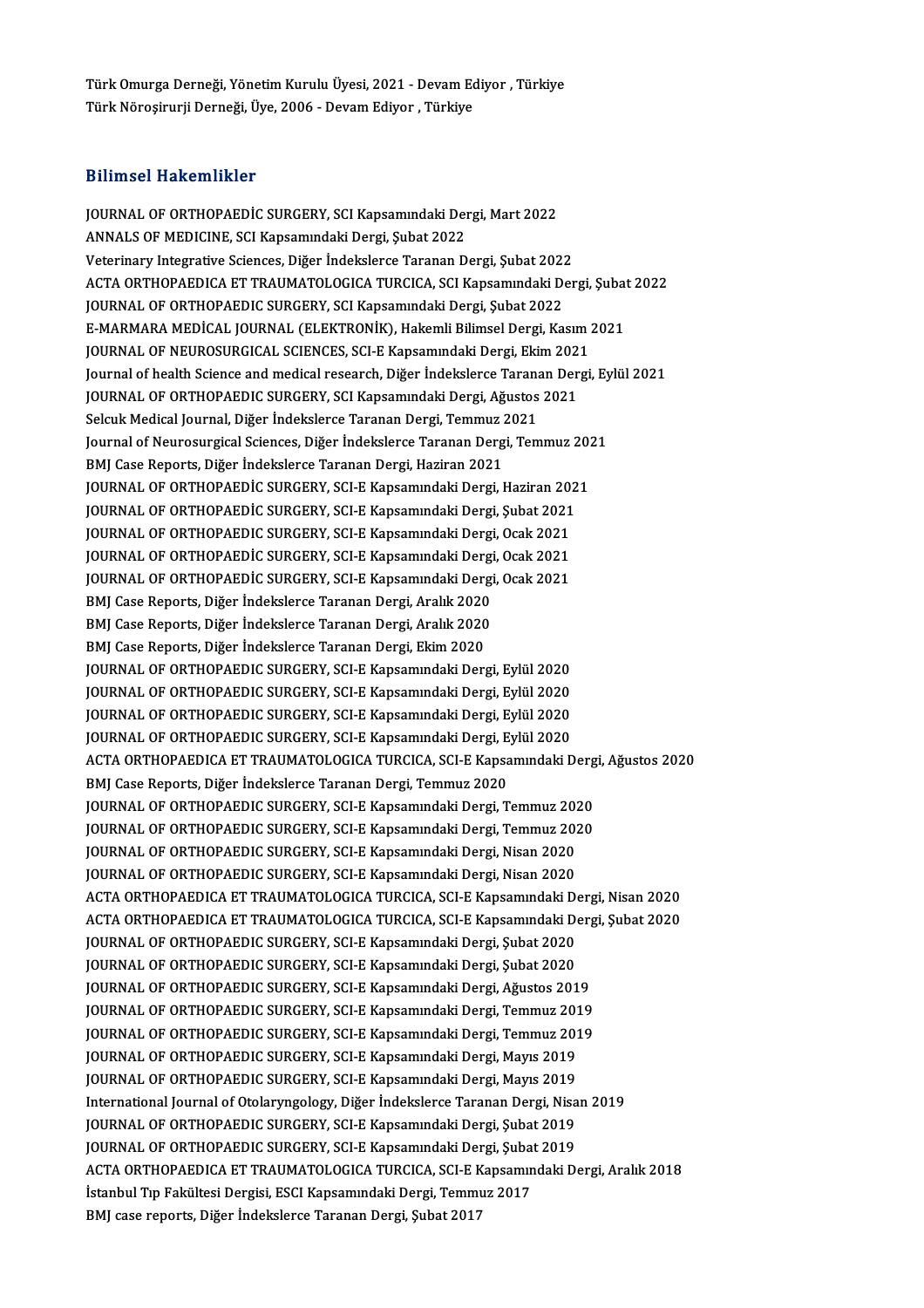### Etkinlik Organizasyonlarındaki Görevler

Etkinlik Organizasyonlarındaki Görevler<br>Harman F., Ateş Ö., Türk Nöroşirurji derneği SPSCG İstanbul Spinal Toplantıları, "Olgular Eşliğinde Farklı Deformitelere<br>Yaklasım", Bilimsel Kangre / Samnegyum Organizasyonu, İstanbu Yakıklarım Yayakladay Yakla kısalık dövevlet<br>Harman F., Ateş Ö., Türk Nöroşirurji derneği SPSCG İstanbul Spinal Toplantıları, "Olgula<br>Yaklaşım", Bilimsel Kongre / Sempozyum Organizasyonu, İstanbul, Türkiye, Mart 2020<br>Harma Harman F., Ateş Ö., Türk Nöroşirurji derneği SPSCG İstanbul Spinal Toplantıları, "Olgular Eşliğinde Farklı Deformitele<br>Yaklaşım", Bilimsel Kongre / Sempozyum Organizasyonu, İstanbul, Türkiye, Mart 2020<br>Harman F., Ateş Ö., Yaklaşım", Bilimsel Kongre / Sempozyum Organizasyonu, İstanbul, Türkiye, Mart 2020<br>Harman F., Ateş Ö., Türk Nöroşirurji derneği SPSCG İstanbul Spinal Toplantıları, "Tartışmalı Lomber Disk Hernileri" ,<br>Bilimsel Kongre / Sem Harman F., Ateş Ö., Türk Nöroşirurji derneği SPSCG İstanbul Spinal Toplantıları, "Tartışmalı Lomber Disk Hernileri", Bilimsel Kongre / Sempozyum Organizasyonu, İstanbul, Türkiye, Şubat 2020<br>Harman F., Ateş Ö., Türk Nöroşirurji derneği SPSCG İstanbul Spinal Toplantıları, "Olgu Örnekleriyle Spina<br>Komplikasyonlar Yönetimi", Bilimsel Kongre Harman F., Ateş Ö., Türk Nöroşirurji derneği SPSCG İstanbul Spinal Toplantıları, "Olgu Örnekleriyle Spinal Cerrahide<br>Komplikasyonlar Yönetimi", Bilimsel Kongre / Sempozyum Organizasyonu, İstanbul, Türkiye, Ocak 2020<br>Harman Komplikasyonlar Yönetimi", Bilimsel Kongre / Sempozyum Organizas<br>Harman F., Ateş Ö., Türk Nöroşirurji derneği SPSCG İstanbul Spinal To<br>Kongre / Sempozyum Organizasyonu, İstanbul, Türkiye, Aralık 2019<br>Harman E. Türk Nörosir Harman F., Ateş Ö., Türk Nöroşirurji derneği SPSCG İstanbul Spinal Toplantıları, "Spinal Kord Stimülasyonu" , Bilimsel<br>Kongre / Sempozyum Organizasyonu, İstanbul, Türkiye, Aralık 2019 Harman F., Türk Nöroşirurji derneği SPSCG İstanbul Spinal Toplantıları, "Metastatik Omurga Tümörlerinde Güncel Harman F., Ateş Ö., Türk Nöroşirurji derneği SPSCG İstanbul Spinal Toplantıları. Dinamik Spinal Stabilizasyon, Bilimsel<br>Kongre / Sempozyum Organizasyonu, Türkiye, Ekim 2019 Yaklaşımlar", Bilimsel Kongre / Sempozyum Organizasyonu, İstanbul, Türkiye, Kasım 2019 Harman F., Ateş Ö., Türk Nöroşirurji derneği SPSCG İstanbul Spinal Toplantıları. Dinamik Spinal Stabilizasyon, I<br>Kongre / Sempozyum Organizasyonu, Türkiye, Ekim 2019<br>Harman F., Kaptanoğlu E., Türk Nöroşirurji Derneği SPSCG Kongre / Sempozyum Organizasyonu<br>Harman F., Kaptanoğlu E., Türk Nöro<br>Organizasyonu, Türkiye, Nisan 2018<br>Harman E. Sebirli Ü.S., Kantanoğlu E Harman F., Kaptanoğlu E., Türk Nöroşirurji Derneği SPSCG Spinal Enstrumantasyon Teknikleri Kursu, Çalıştay<br>Organizasyonu, Türkiye, Nisan 2018<br>Harman F., Şehirli Ü. S. , Kaptanoğlu E., Lumbar Posterior Instrumentation Cadav Organizasyonu, Türkiye, Nisan 2018<br>Harman F., Şehirli Ü. S. , Kaptanoğlu E., Lumbar Posterior Instrumentation Cadaveric Course. World Spinal Columd Harman F., Şehirli Ü. S. , Kaptanoğlu E., Lumbar Posterior Instrumentation Cadaveric Course. World Spinal Columd<br>Society, Çalıştay Organizasyonu, İstanbul, Türkiye, Mayıs 2017<br>Harman F., Marmara Üniversitesi Nörolojik Bili Society, Çalıştay Organizasyonu, İstanbul, Türkiye, Mayıs 2017<br>Harman F., Marmara Üniversitesi Nörolojik Bilimler Enstitüsü Vakanı Al Gel Toplantıları koordinatörü. , Bilimsel Kongre /<br>Sempozyum Organizasyonu, İstanbul, Tü Harman F., Marmara Üniversitesi Nörolojik Bilimler Enstitüsü Vakanı Al Gel Toplantıları koordinatörü. , Bilimsel Kongre /<br>Sempozyum Organizasyonu, İstanbul, Türkiye, Mayıs 2017<br>Harman F., Marmara Üniversitesi Nörolojik Bil Sempozyum Organizasyonu, İstanbul, Türkiye, Mayıs 2017<br>Harman F., Marmara Üniversitesi Nörolojik Bilimler Enstiti<br>Sempozyum Organizasyonu, İstanbul, Türkiye, Mart 2017 Harman F., Marmara Üniversitesi Nörolojik Bilimler Enstitüsü Vakanı Al Gel Toplantıları koordinatörü., Bilimsel Kongre /<br>Sempozyum Organizasyonu, İstanbul, Türkiye, Mart 2017<br>Harman F., Kaptanoğlu E., Türk Nöroşirurji Dern Sempozyum Organizasyonu, İstanbul, Türkiye, Mart 2017<br>Harman F., Kaptanoğlu E., Türk Nöroşirurji Derneği SPSCO<br>Sempozyum Organizasyonu, İstanbul, Türkiye, Mart 2017<br>Harman E. Kaptanoğlu E. Ulucal Lambar Carrabi Sanrası Harman F., Kaptanoğlu E., Türk Nöroşirurji Derneği SPSCG, Spinal enstrumantasyon teknikleri kursu. , Bilimsel Kongre /<br>Sempozyum Organizasyonu, İstanbul, Türkiye, Mart 2017<br>Harman F., Kaptanoğlu E., Ulusal Lomber Cerrahi S Sempozyum Organizasyonu, İstanbul, Türkiye, Mart 2017<br>Harman F., Kaptanoğlu E., Ulusal Lomber Cerrahi Sonrası Ağrı Toplantısı , Bilimsel Kongre / Sempozyum Organizasyonu,<br>İstanbul, Türkiye, Ocak 2017 Harman F., Kaptanoğlu E., Ulusal Lomber Cerrahi Sonrası Ağrı Toplantısı , Bilimsel Kongre / Sempozyum Organiz<br>İstanbul, Türkiye, Ocak 2017<br>Harman F., Yakın Doğu Üniversitesi Sürekli Tıp Eğitimi Etkinlikleri Koordinatörü, B İstanbul, Türkiye, Ocak 2017<br>Harman F., Yakın Doğu Üniversitesi Sürekli Tıp Eğitimi<br>Organizasyonu, Lefkoşa, Kıbrıs (Kktc), Temmuz 2016<br>Harman E. Yakın Doğu Üniversitesi Beyin ve Sinir Cer Harman F., Yakın Doğu Üniversitesi Sürekli Tıp Eğitimi Etkinlikleri Koordinatörü, Bilimsel Kongre / Sempozyum<br>Organizasyonu, Lefkoşa, Kıbrıs (Kktc), Temmuz 2016<br>Harman F., Yakın Doğu Üniversitesi Beyin ve Sinir Cerrahi Çal Organizasyonu, Lefkoşa, Kıbrıs (Kktc), Temmuz 2016<br>Harman F., Yakın Doğu Üniversitesi Beyin ve Sinir Cerrahi Çalıştayı , Çalıştay Organizasyonu, Lefkoşa, Kıbrıs (Kktc),<br>Aralık 2015

Harman F., 11. Firma Çalışanları Kursu Düzenleyicisi. Türk Nöroşirurji Derneği 29. Bilimsel Kongresi. Premeeting Kurs., Bilimsel Kongre / Sempozyum Organizasyonu, Antalya, Türkiye, Nisan 2015

### Kongre ve SempozyumKatılımı Faaliyetleri

Istanbul Spine Cadaver Course, Oturum Başkanı, İstanbul, Türkiye, 2022 TOTIST O VO OOTIP OLY ATT TRAFITIN'I AMITY OLIOTI<br>Istanbul Spine Cadaver Course, Oturum Başkanı, İstanbul, Türkiye, 2022<br>TND SPSCG İstanbul Spinal Toplantıları, Davetli Konuşmacı, İstanbul, Türkiye, 2021<br>TND SPSCG İstanbul Istanbul Spine Cadaver Course, Oturum Başkanı, İstanbul, Türkiye, 2022<br>TND SPSCG Dr. Mehmet Zileli İleri Spinal Cerrahi Kursu. , Davetli Konuşmacı, İzmir,<br>TND SPSCG İstanbul Spinal Toplantıları, Davetli Konuşmacı, İstanbul TND SPSCG Dr. Mehmet Zileli İleri Spinal Cerrahi Kursu. , Davetli Konuşmacı, İzmir, Türkiye, 2021<br>TND SPSCG İstanbul Spinal Toplantıları, Davetli Konuşmacı, İstanbul, Türkiye, 2021<br>Türk Omurga Derneği Eurospine Temel Eğiti TND SPSCG İstanbul Spinal Toplantıları, Davetli Konuşmacı, İstanbul, Türkiye, 2021<br>Türk Omurga Derneği Eurospine Temel Eğitim Modülleri, Davetli Konuşmacı, İstanbul, Türkiye, 2021<br>Türk Omurga derneği Eurospine Temel Eğitim Türk Omurga Derneği Eurospine Temel Eğitim Modülleri, Davetli Konuşmacı, İstanbul, Türkiye, 2021<br>Türk Omurga derneği Eurospine Temel Eğitim Modülleri, Davetli Konuşmacı, İstanbul, Türkiye, 2021<br>Türk Omurga derneği Eurospin Türk Omurga derneği Eurospine Temel Eğitim Modülleri, Davetli Konuşmacı, İstanbul, Türkiye, 2<br>Türk Omurga derneği Eurospine Temel Eğitim Modülleri, Davetli Konuşmacı, İstanbul, Türkiye, 2<br>Türk Nöroşirurji Derneği Temel Nör Türk Omurga derneği Eurospine Temel Eğitim Modülleri, Davetli Konuşmacı, İ<br>Türk Nöroşirurji Derneği Temel Nöroşirurji Kursları, Davetli Konuşmacı, Anka<br>TND SPSCG Sonbahar Sempozyumu, Davetli Konuşmacı, İzmir, Türkiye, 2021 Türk Nöroşirurji Derneği Temel Nöroşirurji Kursları, Davetli Konuşmacı, Anka<br>TND SPSCG Sonbahar Sempozyumu, Davetli Konuşmacı, İzmir, Türkiye, 2021<br>TND SPSCH Sonbahar Sempozyumu, Davetli Konuşmacı, İzmir, Türkiye, 2021<br>Tür TND SPSCG Sonbahar Sempozyumu, Davetli Konuşmacı, İzmir, Türkiye, 2021<br>TND SPSCH Sonbahar Sempozyumu, Davetli Konuşmacı, İzmir, Türkiye, 2021<br>Türk Nöroşirurji Derneği SPSCG grubu Step-3 Toplantı, Panelist, İstanbul, Türkiy TND SPSCH Sonbahar Sempozyumu, Davetli Konuşmacı, İzmir, Türkiye, 2021<br>Türk Nöroşirurji Derneği SPSCG grubu Step-3 Toplantı, Panelist, İstanbul, Türkiye, 2021<br>Türk Nöroşirurji Derneği spinal kökenli bel ve bacak ağrısı sem Türk Nöroşirurji Derneği SPSCG grubu Step-3 Toplantı, Panelist, İstanbul, Tüı<br>Türk Nöroşirurji Derneği spinal kökenli bel ve bacak ağrısı sempozyumu, Da<br>TNDS SPSCG İstanbul Spinal Toplantıları , Moderatör, İstanbul, Türkiy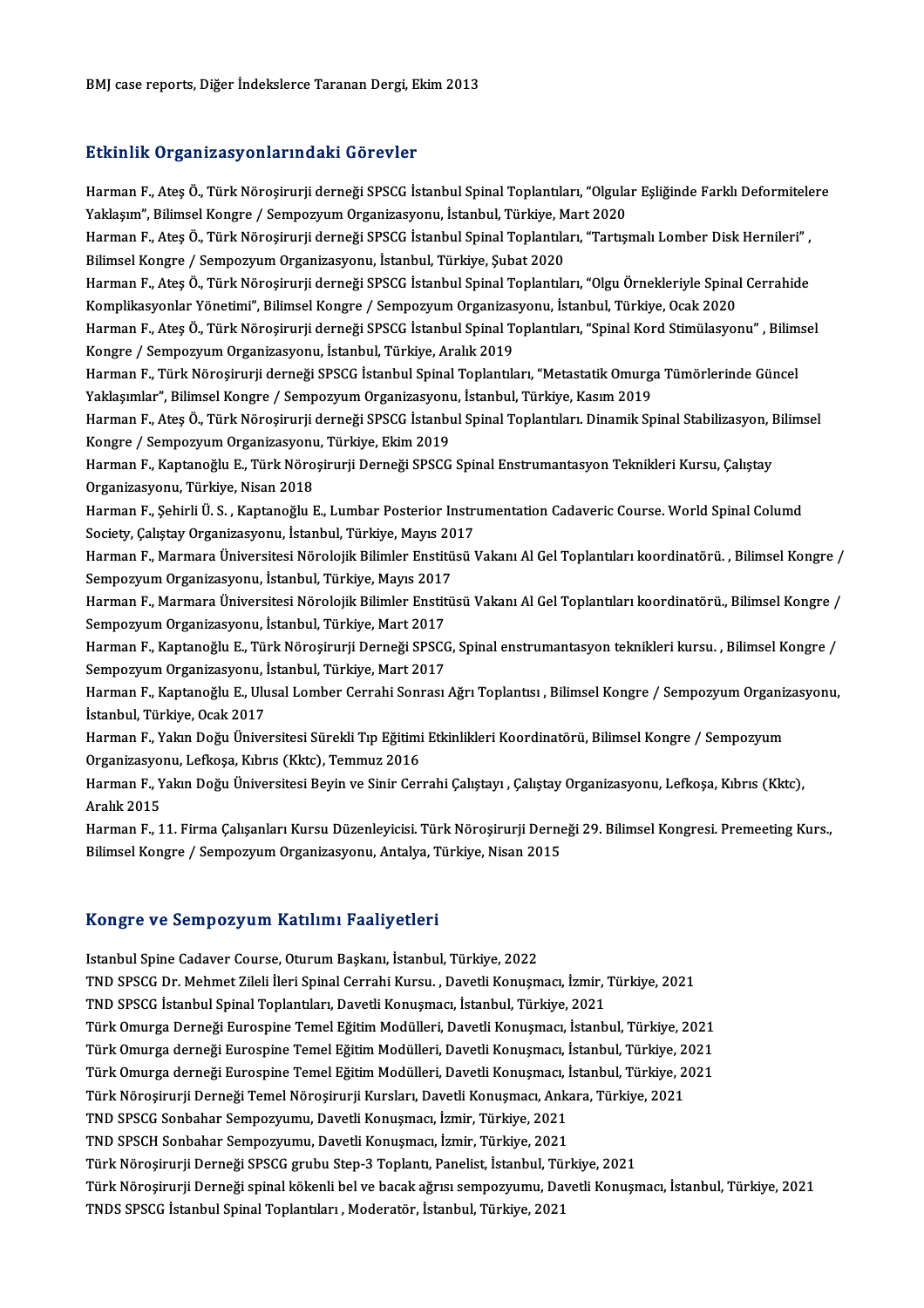Türk Nöroşirurji derneği SPSCG STEP2 Online Toplantı, Davetli Konuşmacı, İstanbul, Türkiye, 2021<br>Nöromodülesyen Telmelejileri Arastrume Celistiume ve Hesta Helderu Derneği Online Tenlentev Spi Türk Nöroşirurji derneği SPSCG STEP2 Online Toplantı, Davetli Konuşmacı, İstanbul, Türkiye, 2021<br>Nöromodülasyon Teknolojileri Araştırma Geliştirme ve Hasta Hakları Derneği Online Toplantısı. Spinal Cerrahi sonrası<br>Selisen Türk Nöroşirurji derneği SPSCG STEP2 Online Toplantı, Davetli Konuşmacı, İstanbul, Türkiye, 2021<br>Nöromodülasyon Teknolojileri Araştırma Geliştirme ve Hasta Hakları Derneği Online Toplantısı. Spinal Cerrahi so<br>gelişen/geçme Nöromodülasyon Teknolojileri Araştırma Geliştirme ve Hasta Hakları Derneği Online Toplantısı. Spinal Cerrahi s<br>gelişen/geçmeyen ağrı, nedeni, tedavisi ve spinal kord stimülasyonu. , Davetli Konuşmacı, İstanbul, Türkiye, 20 gelişen/geçmeyen ağrı, nedeni, tedavisi ve spinal kord stimülasyonu. , Davetli Konuşmacı, İstanbu<br>TND SPSCG Lomber Omurgaya Minimal İnvazif Girişimler Toplantısı, Davetli Konuşmacı, İstanbu<br>Türk Nörosinurii Derneği SPSCC D TND SPSCG Lomber Omurgaya Minimal İnvazif Girişimler Toplantısı, Davetli Konuşmacı, İstanbul, Türkiye, 2020<br>TND SPSCG İstanbul Spinal Toplantıları Aralık 2019, Davetli Konuşmacı, İstanbul, Türkiye, 2019<br>Türk Nöroşirurji De TND SPSCG İstanbul Spinal Toplantıları Aralık 2019, Davetli Konuşmacı, İstanbul, Türkiye, 2019<br>Türk Nöroşirurji Derneği SPSCG Dr. Mehmet Zileli İleri Spinal Cerrahi Kursu (19. Kurs). , Davetl<br>Türkiye, 2019 Türk Nöroşirurji Derneği SPSCG Dr. Mehmet Zileli İleri Spinal Cerrahi Kursu (19. Kurs). , Davetli Konuşmacı, İ<br>Türkiye, 2019<br>Türk Nöroşirurji Derneği SPSCG Yaşlanan Omurga Sempozyumu. , Davetli Konuşmacı, Antalya, Türkiye,

Türk Nöroşirurji Derneği SPSCG Spinal enstrumantasyon teknikleri toplantısı., Davetli Konuşmacı, Girne, Kıbrıs (Kktc),<br>2019 Türk Nöroşirurji Derneği SPSCG Yaşlanan Omurga Sempozyumu., Davetli Konuşmacı, Antalya, Türkiye, 2019 Türk Nöroşirurji Derneği SPSCG Spinal enstrumantasyon teknikleri toplantısı., Davetli K<br>2019<br>Türk Nöroşirurji Derneği SPSCG Yaz Toplantısı, Davetli Konuşmacı, Van, Türkiye, 2019<br>Türk Nörosinurji Derneği, Fizikael Tın ve Be

Türk Nöroşirurji Derneği, Fiziksel Tıp ve Rehabilitasyon Derneği, Kalça Diz Artroplasti Derneği Ağrının Uzmanları<br>Toplantısı, Davetli Konuşmacı, İskele, Kıbrıs (Kktc), 2019 Türk Nöroşirurji Derneği SPSCG Yaz Toplantısı, Davetli Konuşmacı, İsmetli Konuşmacı, İskele, Kıbrıs (Kktc), 2019<br>Toplantısı, Davetli Konuşmacı, İskele, Kıbrıs (Kktc), 2019<br>Türk Nörosirurji Derneği, Fiziksel Tıp ve Pehebili Türk Nöroşirurji Derneği, Fiziksel Tıp ve Rehabilitasyon Derneği, Kalça Diz Artroplasti Derneği Ağrının Uzmanları<br>Toplantısı, Davetli Konuşmacı, İskele, Kıbrıs (Kktc), 2019<br>Türk Nöroşirurji Derneği, Fiziksel Tıp ve Rehabil

Toplantısı, Davetli Konuşmacı, İskele, Kıbrıs (Kktc), 2019<br>Türk Nöroşirurji Derneği, Fiziksel Tıp ve Rehabilitasyon I<br>Töplantısı, Davetli Konuşmacı, İskele, Kıbrıs (Kktc), 2019<br>Türk Nörosirurji Derneği 22, Ulusel Kongresi, Türk Nöroşirurji Derneği, Fiziksel Tıp ve Rehabilitasyon Derneği, Kalça Diz Artroplasti<br>Toplantısı, Davetli Konuşmacı, İskele, Kıbrıs (Kktc), 2019<br>Türk Nöroşirurji Derneği 33. Ulusal Kongresi, Oturum Başkanı, Antalya, Türk

Türk Nöroşirurji Derneği 33. Ulusal Kongresi, Oturum Başkanı, Antalya, Türkiye, 2019

Toplantısı, Davetli Konuşmacı, İskele, Kıbrıs (Kktc), 2019<br>Türk Nöroşirurji Derneği 33. Ulusal Kongresi, Oturum Başkanı, Antalya, Türkiye, 2019<br>Türk Nöroşirurji Derneği 33. Ulusal Kongresi, Davetli Konuşmacı, Antalya, Türk

Türk Nöroşirurji Derneği 33. Ulusal Kongresi, Davetli Konuşmacı, Antalya, Türkiye, 2019<br>XIII. Uluslararası Türk Omurga Kongresi, Oturum Başkanı, İzmir, Türkiye, 2019<br>Türk Omurga Derneği XIII. Uluslararası Kongresi, Davetli XIII. Uluslararası Türk Omurga Kongresi, Oturum Başkanı, İzmir, Türkiye, 2019<br>Türk Omurga Derneği XIII. Uluslararası Kongresi, Davetli Konuşmacı, İzmir, Türkiye<br>Türk Nöroşirurji Derneği SPSCG Kış Okulu, Davetli Konuşmacı,

Türk Nöroşirurji Derneği SPSCG Kış Okulu, Davetli Konuşmacı, Rize, Türkiye, 2019

Türk Nöroşirurji Derneği SPSCG Lomber Minimal İnvazif Girişimler Toplantısı., Davetli Konuşmacı, İstanbul, Türkiye,<br>2019 Türk Nöroşirurji Derneği SPSCG Lomber Minimal İnvazif Girişimler Toplantısı., Davetli Konuşmacı, İstanbul, "<br>2019<br>Marmara Üniversitesi Tıp Faültesi, Türk Anetseziyoloji Derneği, Türk Nöroşirurji derneği ve Sağlık Bakanlığı

2019<br>Marmara Üniversitesi Tıp Faültesi, Türk Anetseziyoloji Derneği, Türk Nöroşirı<br>Nöroanestezi Atölyesi Toplantısı., Davetli Konuşmacı, İstanbul, Türkiye, 2018<br>Türk Nörosirurii Derneği SPSCC Dr. Mehmet Zileli İleri Spinal Marmara Üniversitesi Tıp Faültesi, Türk Anetseziyoloji Derneği, Türk Nöroşirurji derneği ve Sağlık Bakanlığı<br>Nöroanestezi Atölyesi Toplantısı., Davetli Konuşmacı, İstanbul, Türkiye, 2018<br>Türk Nöroşirurji Derneği SPSCG Dr.

Nöroanestezi Atölyesi Toplantısı., Davetli Konuşmacı, İstanbul, Türkiye, 2018<br>Türk Nöroşirurji Derneği SPSCG Dr. Mehmet Zileli İleri Spinal CerrahiKursu, Davetli Konuşmacı, İzmir, Türkiye, 201<br>Türk Omurga Derneği Spinal Ce Türk Nöroşirurji Derneği SPSCG Dr. Mehmet Zileli İleri Spinal CerrahiKursu, Davetli Konuşmacı, İzmir, Türkiye, 2018<br>Türk Omurga Derneği Spinal Cerrahide Deneyim ve Kanıt Toplantısı, Davetli Konuşmacı, Girne, Kıbrıs (Kktc), Türk Omurga Derneği Spinal Cerrahide Deneyim ve Kanıt Toplantısı, Davetli Konuşmacı, Girne, Kıbrıs (Kktc), 2018<br>Türk Omurga Derneği Spinal Cerrahide Deneyim ve Kanıt Toplantısı. , Davetli Konuşmacı, Girne, Kıbrıs (Kktc), 2 Türk (<br>Türk I<br>2018<br>Türk I Türk Nöroşirurji Derneği SPSCG Spinal Cerrahide Komplikasyonlar sempozyumu., Davet<br>2018<br>Türk Nöroşirurji Derneği 32. Bilimsel Kongresi, Oturum Başkanı, Antalya, Türkiye, 2018<br>Türk Nörosinurji Derneği 32. Bilimsel Kongresi,

2018<br>Türk Nöroşirurji Derneği 32. Bilimsel Kongresi, Oturum Başkanı, Antalya, Türkiye, 2018<br>Türk Nörosirurji Derneği 32. Bilimsel Kongresi, Davetli Konusmacı, Antalya, Türkiye, 2018

Türk Nöroşirurji Derneği 32. Bilimsel Kongresi, Oturum Başkanı, Antalya, Türkiye, 2018<br>Türk Nöroşirurji Derneği 32. Bilimsel Kongresi, Davetli Konuşmacı, Antalya, Türkiye, 2018<br>Türk Nöroşirurji Derneği SPSCG, Spinal enstru Türk Nöroşirurji Derneği 32. Bilimsel Kongresi, Davetli Konuşmacı, Antalya, Türkiye, 2018<br>Türk Nöroşirurji Derneği SPSCG, Spinal enstrumantasyon teknikleri toplantısı, Davetli Konuşmacı, İstanbul, Türkiye,<br>Türk Nöroşirurji Türk Nöroşirurji Derne<br>Türk Nöroşirurji Derne<br>İstanbul, Türkiye, 2018<br>Türk Nöroşimurii Derne Türk Nöroşirurji Derneği SPSCG Lomber omurgaya minimal invazif cerrahi yaklaşım toplantısı. , Davetli Konuşmacı,<br>İstanbul, Türkiye, 2018<br>Türk Nöroşirurji Derneği, SPSCG İstanbul Spinal Toplantıları, Davetli Konuşmacı, İsta

İstanbul, Türkiye, 2018<br>Türk Nöroşirurji Derneği, SPSCG İstanbul Spinal Toplantıları, Davetli Konuşmacı, İstanbul, Türkiye, 2017<br>Türk Nöroşirurji Derneği SPSCG Dr. Mehmet Zileli İleri Spinal Cerrahi Kursu, Davetli Konuşmac Türk Nöroşirurji Derneği, SPSCG İstanbul Spinal Toplantıları, Davetli Konuşmacı, İstanbul, Türkiye, 2017<br>Türk Nöroşirurji Derneği SPSCG Dr. Mehmet Zileli İleri Spinal Cerrahi Kursu, Davetli Konuşmacı, İzmir, Türkiye, 2017<br> Türk Nöroşirurji Derneği SPSCG Dr. Mehmet Zileli İleri Spinal Cerrahi Kursu, Davetli Konuşmacı, İzmir, Türkiye, 2017<br>Türk Nöroşirurji Derneği SPSCG Dr. Mehmet Zileli İleri Spinal Cerrahi Kursu, Davetli Konuşmacı, İzmir, Tü Türk Nöroşirurji Derneği SPSCG Dr. Mehmet Zileli İleri Spinal Cerrahi Kursu, Davetli Konuşmacı, İzmir, Türkiye, 2017<br>Türk Nöroşirurji Derneği SPSCG Dr. Mehmet Zileli İleri Spinal Cerrahi Kursu, Davetli Konuşmacı, İzmir, Tü Türk Nöroşirurji Derneği SPSCG Dr. Mehmet Zileli İleri Spinal Cerrahi Kursu, Davetli Konuşmacı, İzmir, Türkiye, 2017<br>Marmara Üniversitesi Nörolojik Bilimler Enstitüsü, Cumartesi Toplantıları, Davetli Konuşmacı, İstanbul, T Marmara Üniversitesi Nörolojik Bilimler Enstitüsü, Cumartesi Toplantıları, Davetli Konuşmacı, İstanbul, Türkiye, 20<br>Marmara Üniversitesi Nörolojik Bilimler Enstitüsü, Cumartesi Toplantıları, Davetli Konuşmacı, İstanbul, Tü Marmara Ünive<br>Türk Nöroşiru<br>Türkiye, 2017<br>WENS YVI We Türk Nöroşirurji Derneği SPSCG Servikal ve Torakal Dejeneratif Omurga Sempozy<br>Türkiye, 2017<br>WFNS XVI. World Congress of Neurosurgery, Moderatör, İstanbul, Türkiye, 2017<br>WENS XVI. World Congress of Neurosurgery, Moderatör,

Türkiye, 2017<br>WFNS XVI. World Congress of Neurosurgery, Moderatör, İstanbul, Türkiye, 2017<br>WFNS XVI. World Congress of Neurosurgery, Moderatör, İstanbul, Türkiye, 2017

WFNS XVI. World Congress of Neurosurgery, Moderatör, İstanbul, Türkiye, 2017<br>WFNS XVI. World Congress of Neurosurgery, Moderatör, İstanbul, Türkiye, 2017<br>Türk Nöroşirurji Derneği SPSCG Grubu Yaz Okulu 6. Dönem 2. Modül, Da WFNS XVI. World Congress of Neurosurgery, Moderatör, İstanbul, Türkiye, 2017<br>Türk Nöroşirurji Derneği SPSCG Grubu Yaz Okulu 6. Dönem 2. Modül, Davetli Konuşmacı, Tekirdağ, Türkiye, 2017<br>World Spine Colum Society Lumbar Pos Türk I<br>World<br>2017<br>YU UP World Spine Colum Society Lumbar Posterior Instrumentation Cadaveric Co<br>2017<br>XII. Uluslararası Türk Omurga Kongresi, Moderatör, Antalya, Türkiye, 2017<br>Türk Nöresirurii Derneği 21. Bilimsel Kongresi, Oturum Baskanı, Antalya 2017<br>XII. Uluslararası Türk Omurga Kongresi, Moderatör, Antalya, Türkiye, 2017<br>Türk Nöroşirurji Derneği 31. Bilimsel Kongresi, Oturum Başkanı, Antalya, Türkiye, 2017

Türk Nöroşirurji derneği SPSCG Spinal enstrumantasyon teknikleri kursu., Davetli Konuşmacı, İstanbul, Türkiye, 2017 Marmara Üniversitesi, Nörolojik Bilimler Enstitüsü Lomber cerrahi sonrası ağrı toplantısı, Davetli Konuşmacı, İstanbul,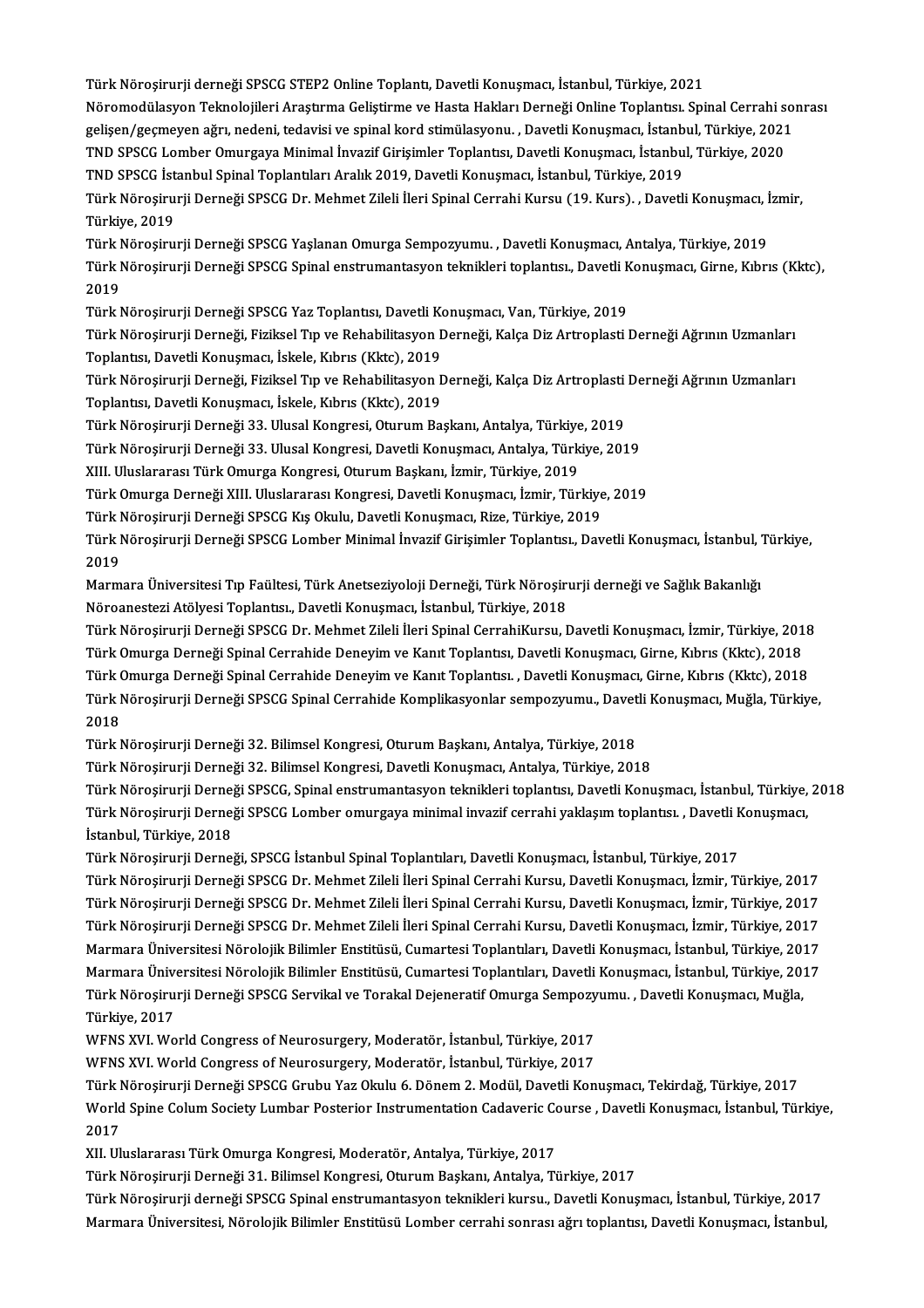Türkiye,2017

Türkiye, 2017<br>Marmara Üniversitesi, Nörolojik Bilimler Enstitüsü Lomber cerrahi sonrası ağrı toplantısı, Oturum Başkanı, İstanbul,<br>Türkiye, 2017 Türkiye, 2017<br>Marmara Üniv<br>Türkiye, 2017<br>Türk Omurga I Türkiye, 2017<br>Türk Omurga Derneği Eurospine Diploma Kursu, Davetli Konuşmacı, İstanbul, Türkiye, 2016<br>Marmara Üniversitesi Nörolojik Bilimler Enstitüsü, Cumartesi Toplantıları. , Davetli Konuşmacı, İstanbul, Türkiye, 2016<br>

Türkiye, 2017<br>Türk Omurga Derneği Eurospine Diploma Kursu, Davetli Konuşmacı, İstanbul, Türkiye, 2016

Türk Omurga Derneği Eurospine Diploma Kursu, Davetli Konuşmacı, İstanbul, Türkiye, 2016<br>Marmara Üniversitesi Nörolojik Bilimler Enstitüsü, Cumartesi Toplantıları. , Davetli Konuşmacı, İstanbul, Türkiye,<br>XIII. TND SPSCG Lom Marmara Üniversitesi Nörolojik Bilimler Enstitüsü, Cumartesi Top<br>XIII. TND SPSCG Lomber dejeneratif omurga sonbahar sempozyui<br>TND 30. Ulusal Kongresi, Oturum Başkanı, Antalya, Türkiye, 2016<br>Yakın Doğu Üniversitesi Sürekli TND 30. Ulusal Kongresi, Oturum Başkanı, Antalya, Türkiye, 2016

XIII. TND SPSCG Lomber dejeneratif omurga sonbahar sempozyumu, Davetli Konuşmacı, Antalya, Türkiye, 2016<br>TND 30. Ulusal Kongresi, Oturum Başkanı, Antalya, Türkiye, 2016<br>Yakın Doğu Üniversitesi Sürekli Tıp Eğitimi Etkinlikl

Türk Nöroşirurji Derneği 29. Ulusal Kongresi., Davetli Konuşmacı, Antalya, Türkiye, 2015

Türk Nöroşirurji Derneği SPSCG, Omurga ve Omurilik Tümörleri Sempozyumu, Davetli Konuşmacı, İzmir, Türkiye, 2014

### Atıflar

ToplamAtıf Sayısı (WOS):133 h-indeksi (WOS):6

### Davetli Konuşmalar

Davetli Konuşmalar<br>Metastatik omurga tümörlerine yaklaşım.: Güncel sınıflama ve tedavi algortiması, Çalıştay, TND SPSCG Dr. Mehmet Zileli<br>İleri Spinal Cerrebi Kurey, Türkiye, Aralık 2021 Buv Serr Fron ayınarar<br>Metastatik omurga tümörlerine yaklaşım.: Günce<br>İleri Spinal Cerrahi Kursu, Türkiye, Aralık 2021<br>Sınıflama êdeianeratif spendilelisteris, Celistev Metastatik omurga tümörlerine yaklaşım.: Güncel sınıflama ve tedavi algortiması, Çalıştay, TND SPSCG Dr. Mehmet Zileli<br>İleri Spinal Cerrahi Kursu, Türkiye, Aralık 2021<br>Sınıflama &dejeneratif spondilolistezis, Çalıştay, Tür

İleri Spinal Cerrahi Kursu, Türkiye, Aralık 2021<br>Sınıflama &dejeneratif spondilolistezis, Çalıştay,<br>2021 Sınıflama &dejeneratif spondilolistezis, Çalıştay, Türk Omurga Derneği Eurospine Temel Eğitim Modülleri, Türkiye, K<br>2021<br>Adölesan İdiopatik Skolyozda füzyon seviyelerinin belirlenmesi, Konferans, TND SPSCG İstanbul Spinal

Adölesan İdiopatik Skolyozda füzyon seviyelerinin belirlenmesi, Konferans, TND SPSCG İstanbul Spinal Toplantıları,<br>Türkiye, Kasım 2021 Adölesan İdiopatik Skolyozda füzyon seviyelerinin belirlenmesi, Konferans, TND SPSCG İstanbul Spinal Toplantıla<br>Türkiye, Kasım 2021<br>Servikal omurga travmasının görüntülenmesi. , Çalıştay, Türk Omurga Derneği Eurospine Teme

Türkiye, Kasım 2021<br>Servikal omurga travı<br>Türkiye, Kasım 2021<br>Sninal spor yaralanm Servikal omurga travmasının görüntülenmesi. , Çalıştay, Türk Omurga Derneği Eurospine Temel Eğitim Modülleri,<br>Türkiye, Kasım 2021<br>Spinal spor yaralanmalarında nöroşirurjikal yaklaşım, Seminer, . Türk Nöroşirurji Derneği Te

Türkiye, Kasım 2021<br>Spinal spor yaralanmalarında nöroşirurjikal yaklaşım, Seminer, . Türk Nöroşirurji Derneği Temel Nöroşirurji Kursları,<br>Türkiye, Kasım 2021 Spinal spor yaralanmalarında nöroşirurjikal yaklaşım, Seminer, . Türk Nöroşirurji Derneği Temel Nöroşirurji Kursları,<br>Türkiye, Kasım 2021<br>Türkiye, Kasım 2021

Türkiye, Kasım 2021<br>Torakolomber omurg<br>Türkiye, Kasım 2021<br>MISDEE Alsoritma: H Torakolomber omurga travmasının görüntülenmesi, Çalıştay, Türk Omurga Derneği Eurospine Temel Eğitim Modülleri,<br>Türkiye, Kasım 2021<br>MISDEF Algoritma: Hangi hasta Hangi Yöntem Mevcut Durum, Konferans, Türk Nöroşirurji Derne

Türkiye, Kasım 2021<br>MISDEF Algoritma: Hangi hasta Hangi Yöntem Mevcut Durum, Konferans, Türk Nöroşirurji Derneği, Türkiye, Ekim<br>Spinal Kord Stimülasyonunda Postoperatif Takip ve Komplikasyon Yönetimi, Konferans, Türk Nöroş MISDEF Algoritma: I<br>Spinal Kord Stimülas<br>Türkiye, Ekim 2021<br>Sninal Metastazlards Spinal Kord Stimülasyonunda Postoperatif Takip ve Komplikasyon Yönetimi, Konferans, Tü<br>Türkiye, Ekim 2021<br>Spinal Metastazlarda Yönetim, Konferans, Sağlık Bilimleri Üniversitesi, Türkiye, Eylül 2021<br>Spinal kord stimülatörü

Türkiye, Ekim 2021<br>Spinal Metastazlarda Yönetim, Konferans, Sağlık Bilimleri Üniversitesi, Türkiye, Eylül 2021<br>Spinal kord stimülatörü Açık Cerrahi Uygulamalar, Çalıştay, Türk Nöroşirurji Derneği SPSCG ve Marmara Nöroşirur Spinal Metastazlarda Yönetim, Konferans, Sağl<br>Spinal kord stimülatörü Açık Cerrahi Uygulam:<br>Çevrimiçi Ortak Toplantı, Türkiye, Mayıs 2021<br>Omurga matastarlarında tadayi yaklasımları. K Spinal kord stimülatörü Açık Cerrahi Uygulamalar, Çalıştay, Türk Nöroşirurji Derneği SPSCG ve Marmara Nöroşirurji<br>Çevrimiçi Ortak Toplantı, Türkiye, Mayıs 2021<br>Omurga metastazlarında tedavi yaklaşımları, Konferans, Türk Nö

Çevrimiçi Or<br>Omurga met<br>Mayıs 2021<br>Perkütan om Omurga metastazlarında tedavi yaklaşımları, Konferans, Türk Nöroşirurji derneği SPSCG İzmir Spinal Toplantısı, Tür<br>Mayıs 2021<br>Perkütan omurilik stimülatörü uygulaması, Konferans, Türk Nöroşirurji Derneği SPSCG Lomber Omurg

Mayıs 2021<br>Perkütan omurilik stimülatörü uygulam<br>İnvazif Girişimler, Türkiye, Şubat 2020<br>Olgu şeliğinde spinal kond etimülasyanı Perkütan omurilik stimülatörü uygulaması, Konferans, Türk Nöroşirurji Derneği SPSCG Lomber Omurgaya Minima<br>İnvazif Girişimler, Türkiye, Şubat 2020<br>Olgu eşliğinde spinal kord stimülasyonunda deneyim ve çıkarımlar, Konferans

İnvazif Girişimler, Türkiye, Şubat 2020<br>Olgu eşliğinde spinal kord stimülasyonunda deneyim ve çıkarımlar, Konferans, Türk Nöroşirurji Derneği Spinal ve<br>Periferik Sinir Cerrahisi Grubu İstanbul Spinal Toplantıları, Türkiye, Olgu eşliğinde spinal kord stimülasyonunda deneyim ve çıkarımlar, Konferans, Türk Nöroşirurji Derneği Spinal ve<br>Periferik Sinir Cerrahisi Grubu İstanbul Spinal Toplantıları, Türkiye, Aralık 2019<br>Spinal Metastazlarda tedavi

Periferik Sinir Cerrahisi Grul<br>Spinal Metastazlarda tedavi :<br>Kursu, Türkiye, Aralık 2019<br>Kansarvatif tedaviden ağrı te Spinal Metastazlarda tedavi Seçenekleri, Konferans, Türk Nöroşirurji derneği SPSCG Dr. Mehmet Zileli İleri Spinal C<br>Kursu, Türkiye, Aralık 2019<br>Konservatif tedaviden ağrı tedavisine, Konferans, Türk Nöroşirurji derneği SPS

Kursu, Türkiye, Aralık 2019<br>Konservatif tedaviden ağrı t<br>Türkiye, Kasım 2019 Konservatif tedaviden ağrı tedavisine, Konferans, Türk Nöroşirurji derneği SPSCG Yaşlanan Omurga Sempozyumu,<br>Türkiye, Kasım 2019<br>Osteoporotik omurgada enstrumantasyonu nasıl yaparım, Konferans, Türk Nöroşirurji Derneği SPS

Osteoporotik omurgada enstrumantasyonu nasıl yaparım, Konferans, Türk Nöroşirurji Derneği SPSCG Spinal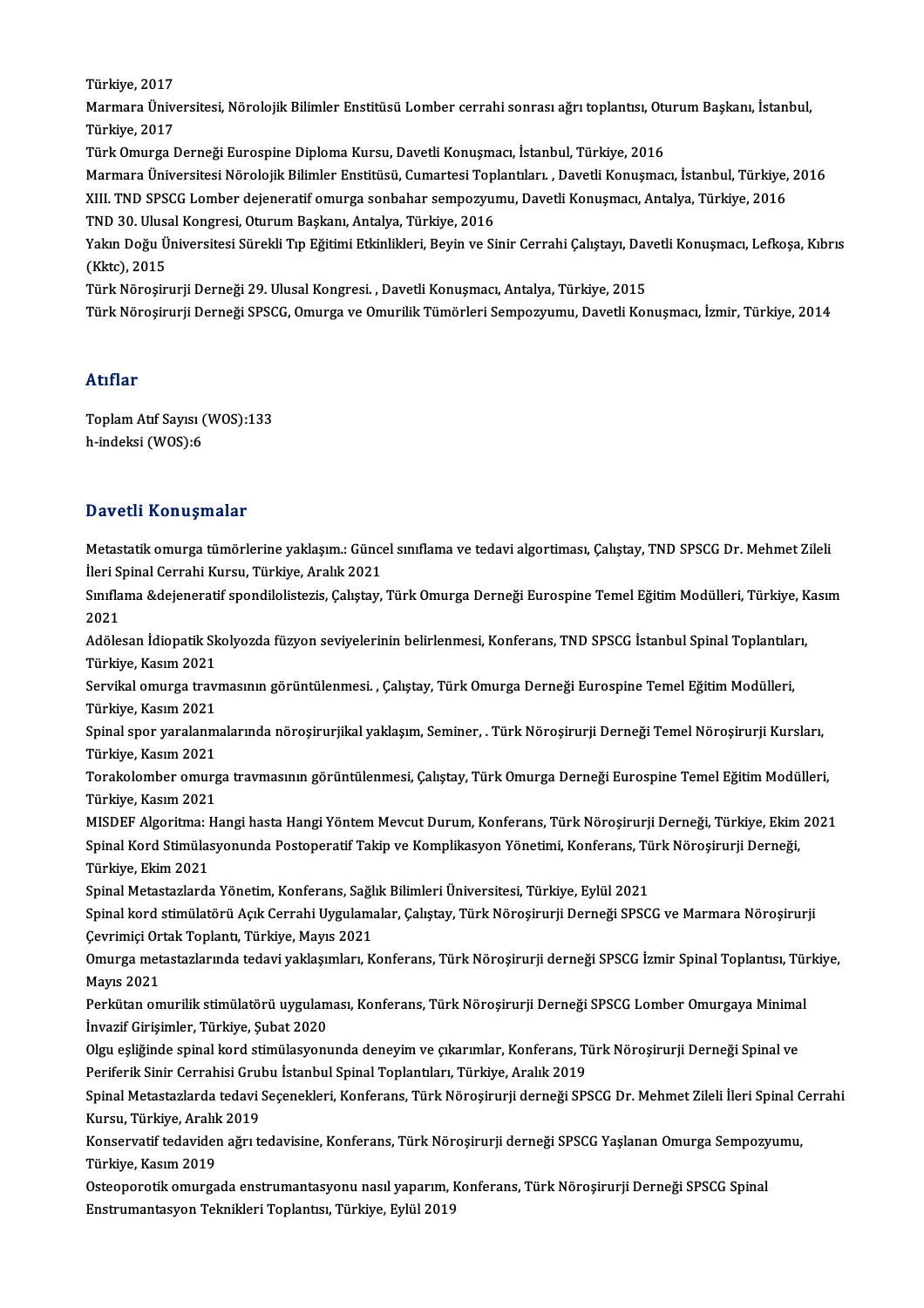Spinal cerrahide girişimsel ağrı uygulamaları, Konferans, Türk Nöroşirurji Derneği SPSCG Yaz Okulu, Türkiye, Haziran<br>2019 Spinal<br>2019<br>Lemb Spinal cerrahide girişimsel ağrı uygulamaları, Konferans, Türk Nöroşirurji Derneği SPSCG Yaz Okulu, Türkiye,<br>2019<br>Lomber disk hernisi: Görülme sıklığı , etkenler, önlemler, Konferans, Türk Nöroşirurji Derneği, Fiziksel Tıp

2019<br>Lomber disk hernisi: Görülme sıklığı , etkenler, önlemler, Konferans, Türk Nöroşirurji Derneği, Fiziksel Tı<br>Rehabilitasyon Derneği, Kalça Diz Artroplasti Derneği Ağrının Uzmanları Toplantısı, Türkiye, Mayıs 2019<br>Omuri Lomber disk hernisi: Görülme sıklığı , etkenler, önlemler, Konferans, Türk Nöroşirurji Derneği, Fiziksel Tıp ve<br>Rehabilitasyon Derneği, Kalça Diz Artroplasti Derneği Ağrının Uzmanları Toplantısı, Türkiye, Mayıs 2019<br>Omuril

Rehabilitasyon Derneği, Kalça Diz Artroplasti Derneği Ağrının Uzmanları Toplant<br>Omurilil stimülatörü hasta seçimi ve teknik, Konferans, Türk Nöroşirurji Derneği,<br>Kalça Diz Artroplasti Derneği Ağrının Uzmanları Toplantısı, Omurilil stimülatörü hasta seçimi ve teknik, Konferans, Türk Nöroşirurji Derneği, Fiziksel Tıp ve Rehabilitasyon Derneği,<br>Kalça Diz Artroplasti Derneği Ağrının Uzmanları Toplantısı, Türkiye, Mayıs 2019<br>Servikal bölgede kom

Kalça Diz Artroplasti<br>Servikal bölgede kon<br>Türkiye, Nisan 2019<br>Erken baslangeluske Servikal bölgede komşu segment hastalığı, konservatif tedavi, Konferans, Türk Nöroşirurji Derneği 33. Bilimsel Kon<sub>l</sub><br>Türkiye, Nisan 2019<br>Erken başlangıçlı skolyoz olgusu, Konferans, Türk Omurga Derneği XIII. Uluslararası

Türkiye, Nisan 2019<br>Erken başlangıçlı skolyoz olgusu, Konferans, Türk Omurga Derneği XIII. Uluslararası Kongresi, Tür<br>Servikal olgu sunumu, Konferans, Türk Nöroşirurji Derneği SPSCG Kış Okulu, Türkiye, Şubat 2019<br>Perkitan Erken başlangıçlı skolyoz olgusu, Konferans, Türk Omurga Derneği XIII. Uluslararası Kongresi, Türkiye, Nisan 20<br>Servikal olgu sunumu, Konferans, Türk Nöroşirurji Derneği SPSCG Kış Okulu, Türkiye, Şubat 2019<br>Perkütan omuril

Servikal olgu sunumu, Konferans, Türk Nö<br>Perkütan omurilik stimülatörü uygulaması<br>Girişimler Toplantısı, Türkiye, Şubat 2019<br>Nörogerrebide enestetik yaklasım, Spinal e Perkütan omurilik stimülatörü uygulaması, Konferans, Türk Nöroşirurji derneği SPSCG Lomber Minimal İnvazif<br>Girişimler Toplantısı, Türkiye, Şubat 2019<br>Nörocerrahide anestetik yaklaşım. Spinal cerrahide yaklaşım, Konferans,

Girişimler Toplantısı, Türkiye, Şubat 2019<br>Nörocerrahide anestetik yaklaşım. Spinal cerrahide yaklaşım, Konferans, Marmara Üniversitesi Tıp Fakültesi, Türk<br>Anetseziyoloji Derneği, Türk Nöroşirurji derneği ve Sağlık Bakanlı Nöroc<br>Anets<br>2018<br>Servik Anetseziyoloji Derneği, Türk Nöroşirurji derneği ve Sağlık Bakanlığı Nöroanestezi Atölyesi Toplantısı, Türkiye, Aralık<br>2018<br>Servikal unilateral dislokasyon, Konferans, Türk Omurga Derneği Spinal Cerrahide Deneyim ve Kanıt

2018<br>Servikal unil:<br>Kasım 2018<br>Terekelemb Servikal unilateral dislokasyon, Konferans, Türk Omurga Derneği Spinal Cerrahide Deneyim ve Kanıt Toplantısı, Türkiye<br>Kasım 2018<br>Torakolomber posterior yaklaşım ile 360 derece dekompresyon, enstrumantasyon ve füzyon, Konfe

Kasım 2018<br>Torakolomber posterior yaklaşım ile 360 derece dekompresyon, enstrumantasyon ve füzyon, Konferans, Türk Omurga<br>Derneği Spinal Cerrahide Deneyim ve Kanıt Toplantısı, Türkiye, Kasım 2018 Torakolomber posterior yaklaşım ile 360 derece dekompresyon, enstrumantasyon ve füzyon, Konferans, Türk Omurga<br>Derneği Spinal Cerrahide Deneyim ve Kanıt Toplantısı, Türkiye, Kasım 2018<br>Deformite düzeltme teknikleri, Konfer

Derneği Spinal Cerral<br>Deformite düzeltme t<br>Türkiye, Kasım 2018<br>Postoriar kraniyasarı Deformite düzeltme teknikleri, Konferans, Türk Nöroşirurji Derneği SPSCG Dr. Mehmet Zileli İleri Spinal Cerrahi Kursu,<br>Türkiye, Kasım 2018<br>Posterior kraniyoservikal bileşke enstrumantasyon kurgusu ve revizyon cerrahisi, Ko

Türkiye, Kasım 2018<br>Posterior kraniyoservikal bileşke enstrumantasyon kurgusu ve revizyon cer<br>SPSCG Spinal Cerrahide Komplikasyonlar sempozyumu, Türkiye, Eylül 2018 Posterior kraniyoservikal bileşke enstrumantasyon kurgusu ve revizyon cerrahisi, Konferans, Türk Nöroşirurji Derneği

SPSCG Spinal Cerrahide Komplikasyonlar sempozyumu, Türkiye, Eylül 2018<br>Komşu segment hastalığı, Konferans, Türk Nöroşirurji Derneği 32. Bilimsel Kongresi, Türkiye, Nisan 2018<br>İntraoperatif elektrofizyolojik monitörleme, Ko Komşu segment hastalığı, Konferans, Türk Nöroşirurji Derneği 32. Bilimsel Kongresi, Türkiye, Nisan 2018<br>İntraoperatif elektrofizyolojik monitörleme, Konferans, Türk Nöroşirurji Derneği 32. Bilimsel Kongresi, Türki<br>2018<br>Lom İntraoperatif elektrofizyolojik monitörleme, Konferans, Türk Nöroşirurji Derneği 32. Bilimsel Kongresi, Türki<br>2018<br>Lomber enstrumantasyon sonrası ağrıda SCS uygulaması, Konferans, Türk Nöroşirurji Derneği SPSCG Spinal<br>Enst

Enstrumantasyon Teknikleri Toplantısı, Türkiye, Nisan 2018 Lomber enstrumantasyon sonrası ağrıda SCS uygulaması, Konferans, Türk Nöroşirurji Derneği SPSCG Spinal<br>Enstrumantasyon Teknikleri Toplantısı, Türkiye, Nisan 2018<br>Perkütan SCS uygulaması, Konferans, Türk Nöroşirurji Derneği

Enstrumantasyon Teknikleri Toplantısı, T<br>Perkütan SCS uygulaması, Konferans, Tür<br>Yaklaşım Toplantısı, Türkiye, Şubat 2018<br>LE S1 seviyesinin anatomik ve biyomakan Perkütan SCS uygulaması, Konferans, Türk Nöroşirurji Derneği SPSCG Lomber Omurgaya Minimal İnvazif Cerrahi<br>Yaklaşım Toplantısı, Türkiye, Şubat 2018<br>L5-S1 seviyesinin anatomik ve biyomekanik farklılıkları, Konferans, Türk N

Yaklaşım Toplantısı, Türkiye, Şubat 2018<br>L5-S1 seviyesinin anatomik ve biyomekanik farklılıkları, Konferans, Türk Nöroşirurji Derneği SPSCG İstanbul Spinal<br>Toplantıları, Türkiye, Aralık 2017 L5-S1 seviyesinin anatomik ve biyomekanik farklılıkları, Konferans, Türk Nöroşirurji Derneği SPSCG İstanbul Spinal<br>Toplantıları, Türkiye, Aralık 2017<br>Revizyon cerrahisi, Konferans, Türk Nöroşirurji Derneği SPSCG Dr. Mehmet

Toplantıları,<br>Revizyon cer<br>Aralık 2017<br>Dorsal Kord Revizyon cerrahisi, Konferans, Türk Nöroşirurji Derneği SPSCG Dr. Mehmet Zileri İleri Spinal Cerrahi Kursu, Türkiye<br>Aralık 2017<br>Dorsal Kord Stimülasyonu, Konferans, Türk Nöroşirurji Derneği SPSCG Dr. Mehmet Zileri İleri Sp

Aralık 2017<br>Dorsal Kord Stimülasyonu, Konferans, Türk Nöroşirurji Derneği SPSCG Dr. Mehmet Zileri İleri Spinal Cerrahi Kursu,<br>Türkive, Aralık 2017 Dorsal Kord Stimülasyonu, Konferans, Türk Nöroşirurji Derneği SPSCG Dr. Mehmet Zileri İleri Spinal Cerrahi Kursu,<br>Türkiye, Aralık 2017<br>Perkütan uygulamalar, Konferans, Türk Nöroşirurji Derneği SPSCG Dr. Mehmet Zileri İleri

Türkiye, Ara<br>Perkütan uy<sub>i</sub><br>Aralık 2017<br>Double Crus Perkütan uygulamalar, Konferans, Türk Nöroşirurji Derneği SPSCG Dr. Mehmet Zileri İleri Spinal Cerrahi Kursu, Türkiye<br>Aralık 2017<br>Double Crush Sendromu, Konferans, Marmara Üniversitesi Nörolojij Bilimler Enstitüsü Cumartes

Aralık 2017<br>Double Crus<br>Ekim 2017 Double Crush Sendromu, Konferans, Marmara Üniversitesi Nörolojij Bilimler Enstitüsü Cumartesi Toplantıları, Türkiye,<br>Ekim 2017<br>Double Crush Sendromu. Nereden başlayalım?, Konferans, Türk Nöroşirurji Derneği SPSCG Sonbahar

Ekim 2017<br>Double Crush Sendr<br>Türkiye, Eylül 2017<br>Oral presentations 2 Double Crush Sendromu. Nereden başlayalım?, Konferans, Türk Nöroşirurji Derneği SPSCG Sonbahar Sen<br>Türkiye, Eylül 2017<br>Oral presentations 2 Moderator, Konferans, 16. World Congress of Neurosurgery, Türkiye, Ağustos 2017<br>Ka

Oral presentations 2 Moderator, Konferans, 16. World Congress of Neurosurgery, Türkiye, Ağustos 2017<br>Keynote Lectures 2 Moderator, Konferans, XVI. World Congress of Neurosurgery, Türkiye, Ağustos 2017

Torakolomber posterior enstrumantasyon teknikleri, Konferans, Türk Nörosirurji Derneği SPSCG Yaz Okulu 6. Dönem 2. Modül Tekirdağ, Türkiye, Haziran 2017 Torakolomber posterior enstrumantasyon teknikleri, Konferans, Türk Nöroşirurji Derneği SPSCG Yaz Okul<mark>:</mark><br>Modül Tekirdağ, Türkiye, Haziran 2017<br>Techniques of lumbar pedicle screw placement, Konferans, World Spine Colums Soc

Modül Tekirdağ, Türkiye, Haziran 2017<br>Techniques of lumbar pedicle screw placement, Konferal<br>Instrumentation Cadaveric Course, Türkiye, Mayıs 2017<br>Lambar sarrabi sanrası gesmeyen ağrun anlamak, Esset Instrumentation Cadaveric Course, Türkiye, Mayıs 2017<br>Lomber cerrahi sonrası geçmeyen ağrıyı anlamak. Faset median sinir blokajı, transforaminal enjeksiyon, DRG ve SCS

Instrumentation Cadaveric Course, Türkiye, Mayıs 2017<br>Lomber cerrahi sonrası geçmeyen ağrıyı anlamak. Faset median sinir blokajı, transforaminal enjeksiyon, DRG ve<br>uygulaması Canlı ameliyat konuşmacı, Konferans, Türk Nöroş Lomber cerrahi sonrası geçme<br>uygulaması Canlı ameliyat kon<br>Toplantısı, Türkiye, Ocak 2017